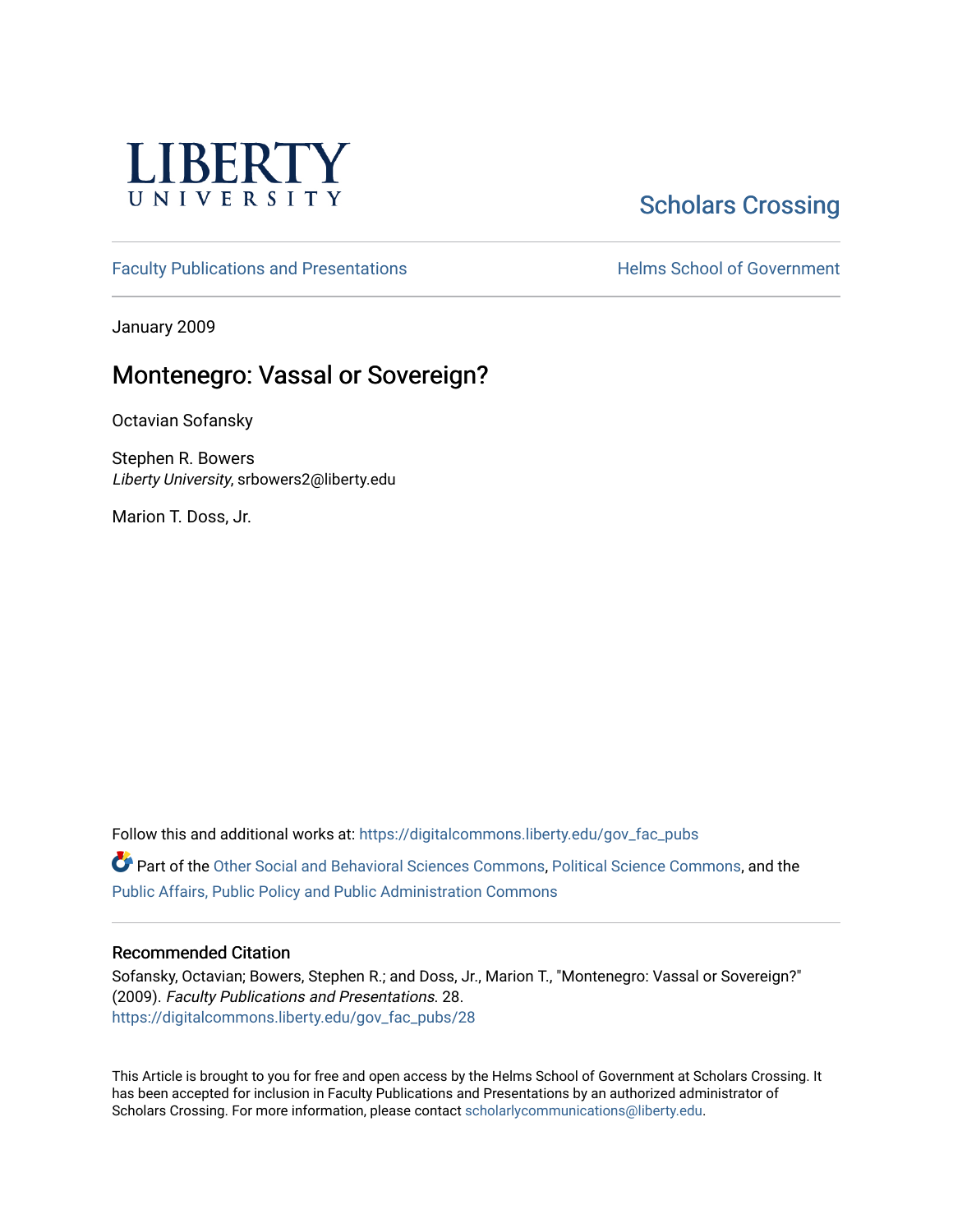# **TABLE OF CONTENTS**

| <b>MULTILATERAL IMPLICATIONS OF MONTENEGRIN INDEPENDENCE 32</b> |  |
|-----------------------------------------------------------------|--|
|                                                                 |  |
|                                                                 |  |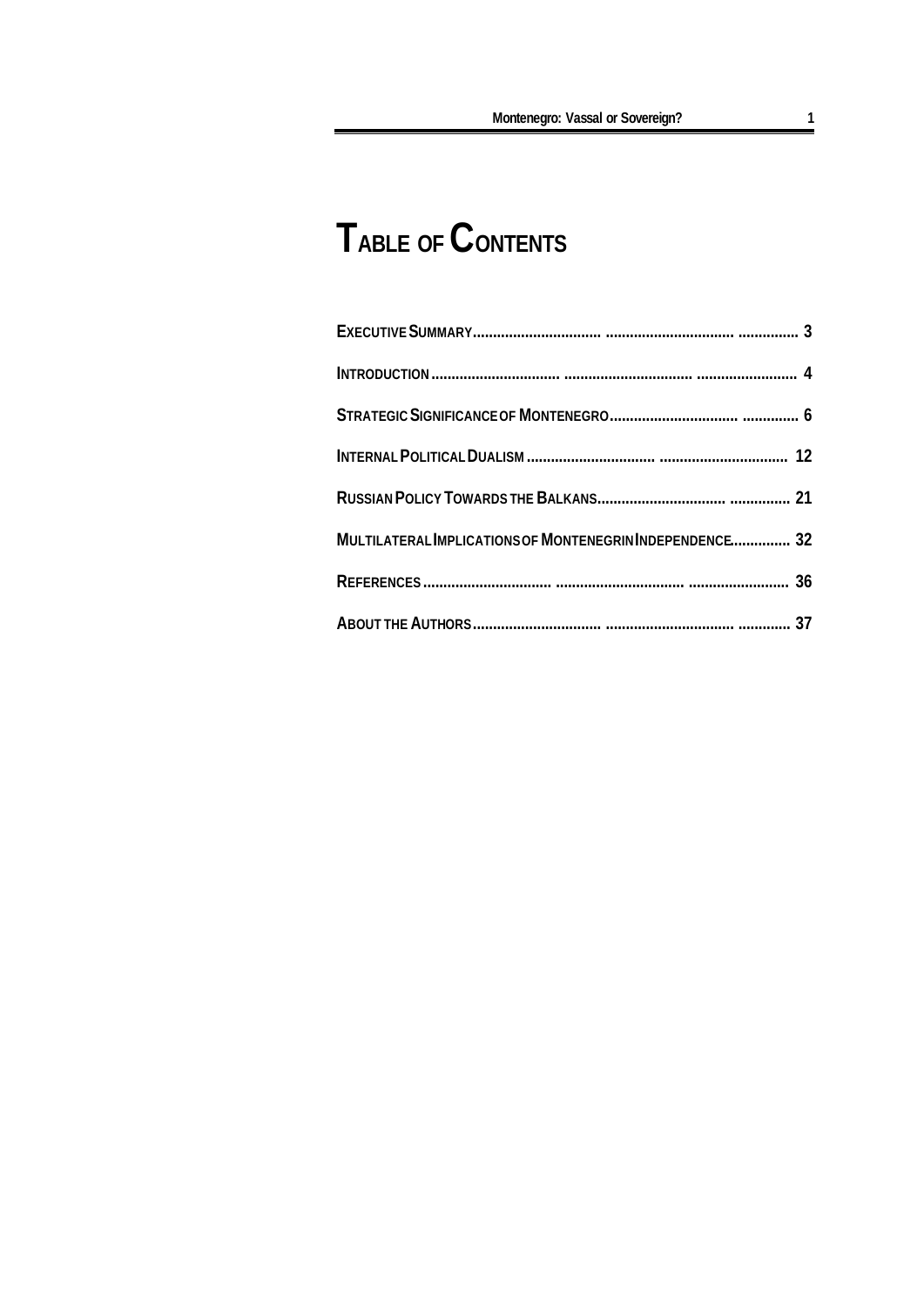**Montenegro: Vassal or Sovereign?**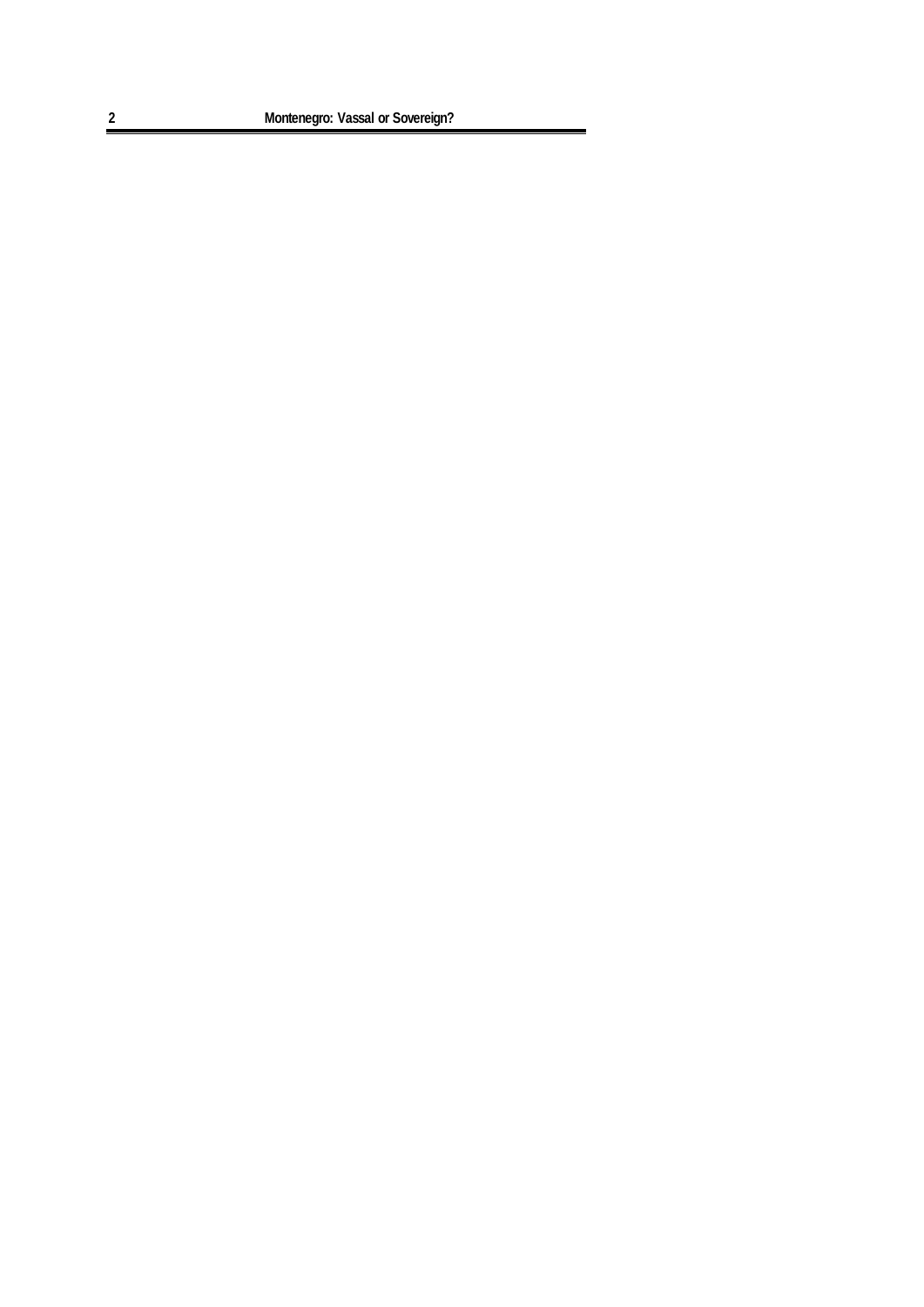## **EXECUTIVE SUMMARY**

**Several key points are made in this study:** 

- **§ A decisive move toward Montenegrin independence in the near term will result in a war between Serbian and Montenegrin forces.**
- **§ A move toward Montenegrin independence would cause Serbian public opinion to focus inward and would likely be the first step in the process towards true democratic evolution.**
- **§ Russia is not likely to support Montenegrin independence.**
- **§ Russia is unlikely to take decisive action to save the Yugoslav Federation.**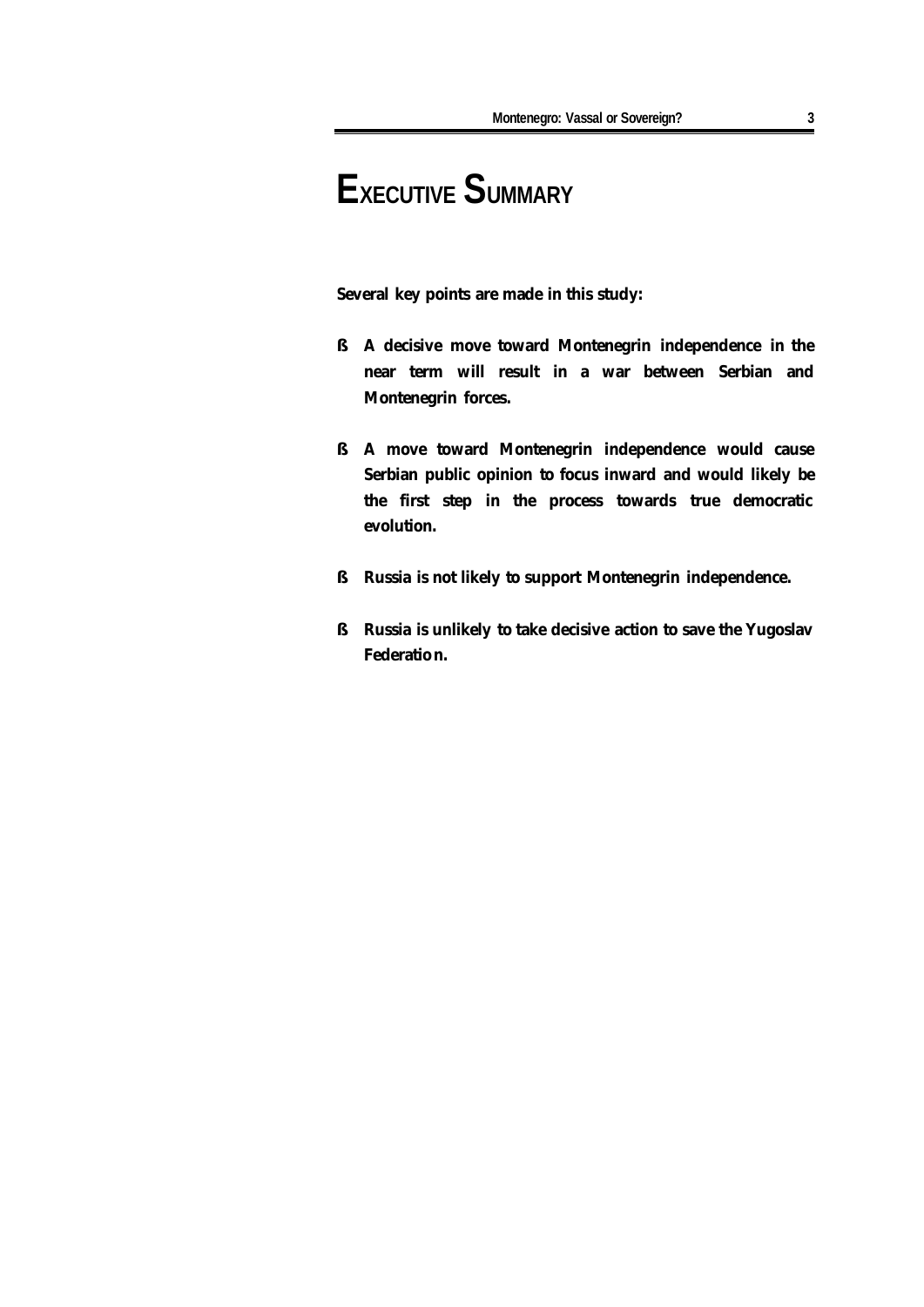#### **INTRODUCTION**

**erbia and Montenegro each, with the help of Russian arms and through the Treaty of Berlin, July 13, 1778, were** and through the Treaty of Berlin, July 13, 1778, were **recognized as independent from the Ottoman Empire. The early 20th century saw the Serbian government ignite the fuse that sparked the Great War and its progeny, the fall of the great multinational empires, worldwide depression, World War II, and the Cold War. From the carnage of the Great War, representatives of Serbia, Croatia, Slovenia, and Montenegro announced the creation of a new South Slav confederation, Yugoslavia, under the ruling Serbian dynasty. The history of this federation was troubled and violent with the Serbs attempting to create a centralized Serb state and the other nationalities resisting this effort in an attempt to maintain some degree of autonomy.**

**The Post Cold War period has witnessed both globalization and a revival of nationalism by oppressed peoples. The breakup of the Soviet Union and the fragmentation of Yugoslavia are two of the more dramatic examples of these phenomena. The policies of the Yugoslavian (Serbian) government under Slobodan Milosevic have only exacerbated and accelerated nationalistic tensions. The 20th century, which began with such promise for Serbia, has ended in failure and frustration. During the 1990s, Serbian power has been serially excluded from Slovenia, Croatia, Bosnia, Macedonia and Kosovo. All that is left outside Serbia proper is the Voivodina and Montenegro. And Serbia continues to try to hold on to what remains using the same failed policies that have proved so counterproductive in the past.**

**If Montenegro goes the way of the other republics, the idea of Yugoslavia is a dead letter. Serbia will lose her access to the sea. Therefore, Serbian policy and the ability to salvage something from the current series of debacles are extremely important issues for the peace and stability of the Balkans and Eastern Europe. And crucial in all this is the policy of the**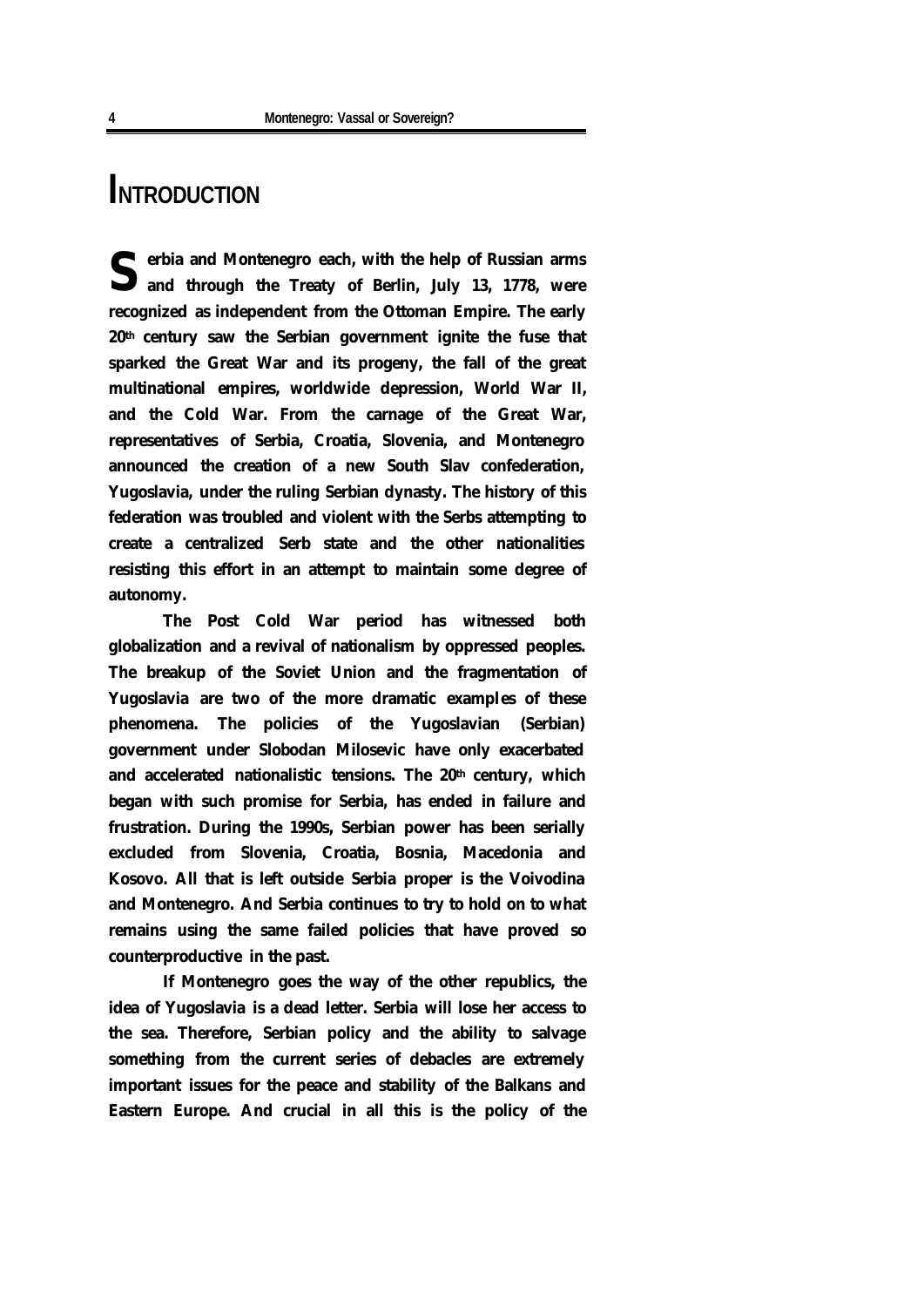**Russian Federation towards Serbia and the Balkans and Montenegro in particular. It is the Russians who have shown an affinity to aid their South Slav cousins from the Tsarist Empire, through the Soviet Union, even onto Boris Yeltsin's Russian Federation.**

**The principal author looks at the Montenegrin question from an East-European perspective in the wake of Western opposition to ethnic cleansing and other distasteful practices, examining the ideas of Yugoslavian unity, the notion of a Greater Serbia, and the possibility and implications of Montenegrin independence. Crucial to the outcome is the extent to which Russia will come to the aid of Serbian policies. This question is addressed and possible outcomes discussed below.**

**Many Montenegrins do not want independence but pledge allegiance to Greater Serbia and will support Milosevic. The Serbian refugees from Kosovo and Bosnia, some 32,000 of whom are currently living in Montenegro, will also oppose secession.**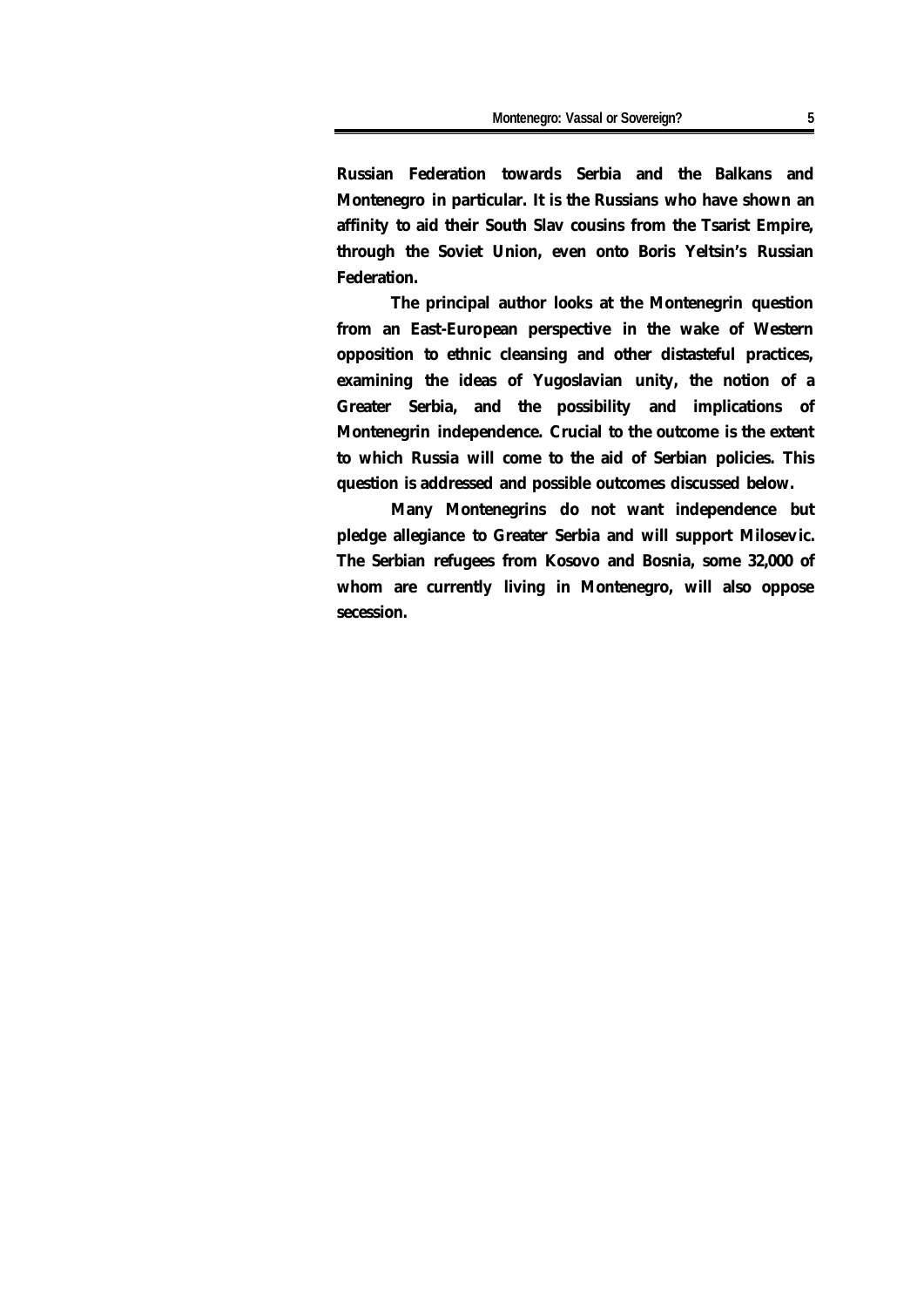#### **STRATEGIC SIGNIFICANCE OF MONTENEGRO**

**ontenegro has never before enjoyed the international importance it currently commands. The Montenegrin leadership is shuttling to Western capitals where it is assured of increased support, Western strategic analysts focus their attention on the country, and NATO officers fill their folders with detailed maps and aerial photos of the region. There is a simple explanation for the sudden international prominence that this small region now enjoys: Montenegro is the final element of the Yugoslav federation outside of Serbia. Montenegrin independence would end of the dream of a nation of southern Slavs and, as some optimists predict, the beginning of a democratic Serbia, an event which might bring a long awaited stability to the Balkans. A Western-oriented Montenegro would firmly isolate Serbia and Milosevic, make the economic blockade work and bring an end to the Milosevic regime. However, the mountainous republic may have to pay too a high price for its independence. Strategists fear that "Montenegro will all too likely be the next war in the series that have pockmarked the death of the fantasy of Greater Serbia". <sup>1</sup> M**

**Indeed, the little Adriatic country of 650,000 inhabitants and 13,812 square kilometers, the size of US state of Connecticut, with no important mineral resources, and no strategic infrastructure has never before enjoyed such international prominence. It has been an isolated borderland that even the Turks were unable to control, paying little attention to the remote mountainous theocracy after the conquest of Serbia in 1389. In 1918, after more then five centuries of semiindependence , Serbian King Alexander Karadjordjevic, a son-inlaw of Montenegrin King Nikola, backed by the Treaty of Versailles, incorporated Montenegro into the newly established kingdom of Serbs, Croats and Slovenes, treating the inhabitants of Montenegro as Serbs. During this period, all symbols or** 

**<sup>1</sup> SMITH Dan, "Integrating Serbia into the Balkan region",** *Security Dialog* **Vol 30(3),** 

**PRIO, SAGE publications, 1999.**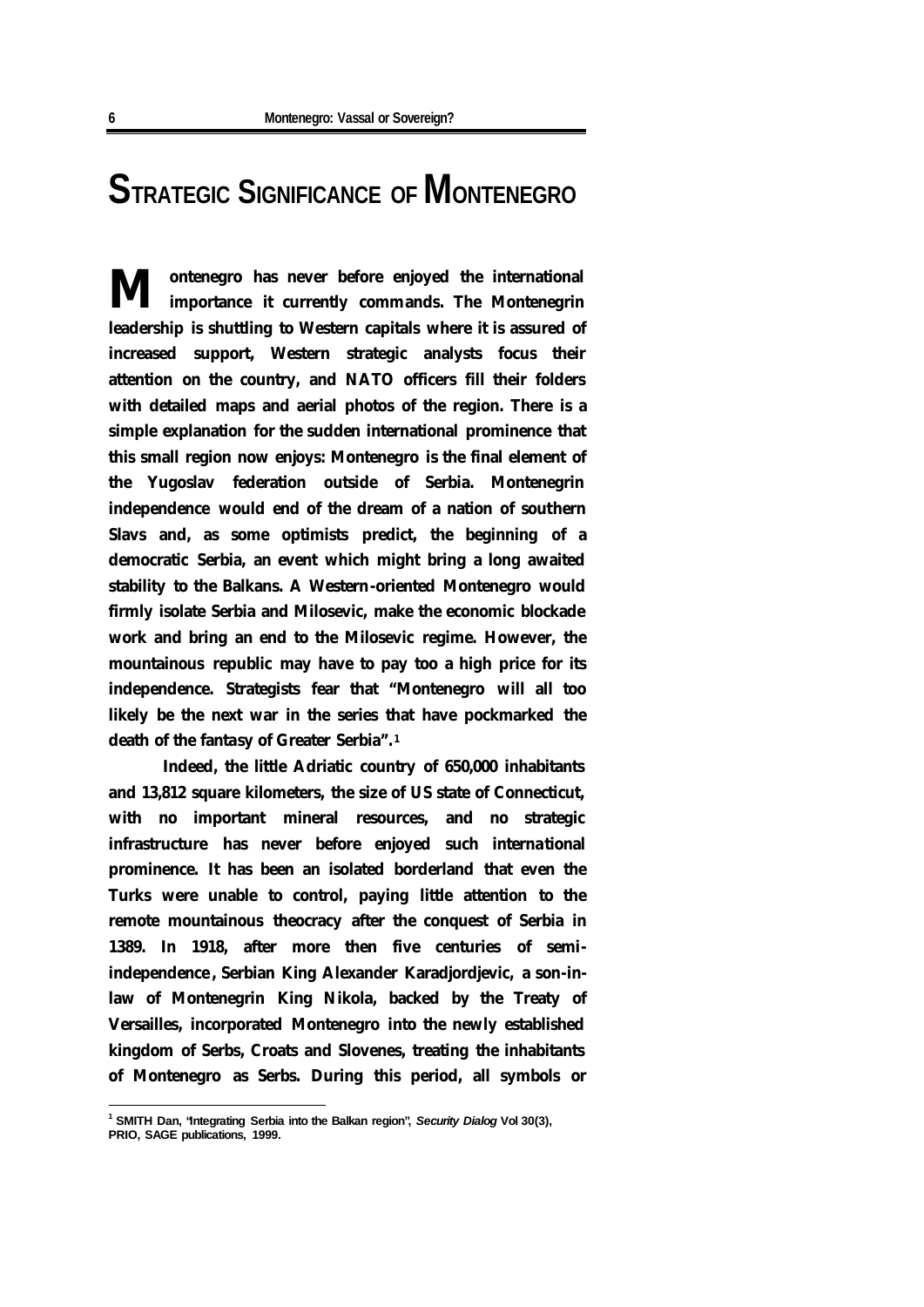

**Nikola Bacevic wearing traditional costume and hat.**



**An enlargement of the picture showing the King's initials.**

**reminders of Montenegrin sovereignty were suppressed. Even the traditional Montenegrin hat which displayed the Cyrillic initials of King Nikola was banned and a new Serbian symbol was required to be worn atop formal hats.** 

**In 1945 Tito granted federal status to allied Montenegro to increase the voting power of Belgrade in the eight-man collective leadership of the newly established Yugoslav federation, relying on Montenegrins as the most loyal allies of Serbia. In this period, vestiges of the old monarchy were suppressed and Montenegrins seemed to accept their place in the Yugoslav federation. Apparently loyal to the end, Montenegro was the only part of Yugoslavia that voted in the 1992 referendum to stay in federation.** 

**The symbolic role of Montenegro assumed great importance over the years. The only Balkan military force not defeated by the Turks, it was seen by many as a beacon in their fight for independence. The Russians regarded Montenegro as the first free Slavic nation in the Balkans and their natural ally, while the Serbians saw Montenegro as the beginning of the Serbian independence and the cornerstone of Greater Serbia. The rocky highlands of Montenegro (Crna Gora), with their nucleus on the Zeta River, served as an important refuge to Serbs fleeing from the advancing Turks in the fourteenth and fifteenth centuries. Montenegro resisted as a semi-autonomous theocracy for three centuries before becoming fully independent at the end of the eighteenth century. <sup>2</sup>**

**According to the 1991 census, the current inhabitants of Montenegro identify themselves 62% as Montenegrins, 9% as Serbs, 7% as Albanians, 15% as Muslims and 7% as others. Many Montenegrins regard themselves as Serbs just as the Bavarians regard themselves as Germans. Others support the creation of a separate Montenegrin nation, a separate state and a separate church. While the majority of the population belongs to the Orthodox Christian tradition (Montenegrins and Serbs), there is also a large Muslim population and smaller numbers of Roman Catholics.**

**<sup>2</sup> G.W. Hoffman:** *"The Balkans in Transition",* **D. Van Nostrand Company. New Jersey, 1963, p.40.**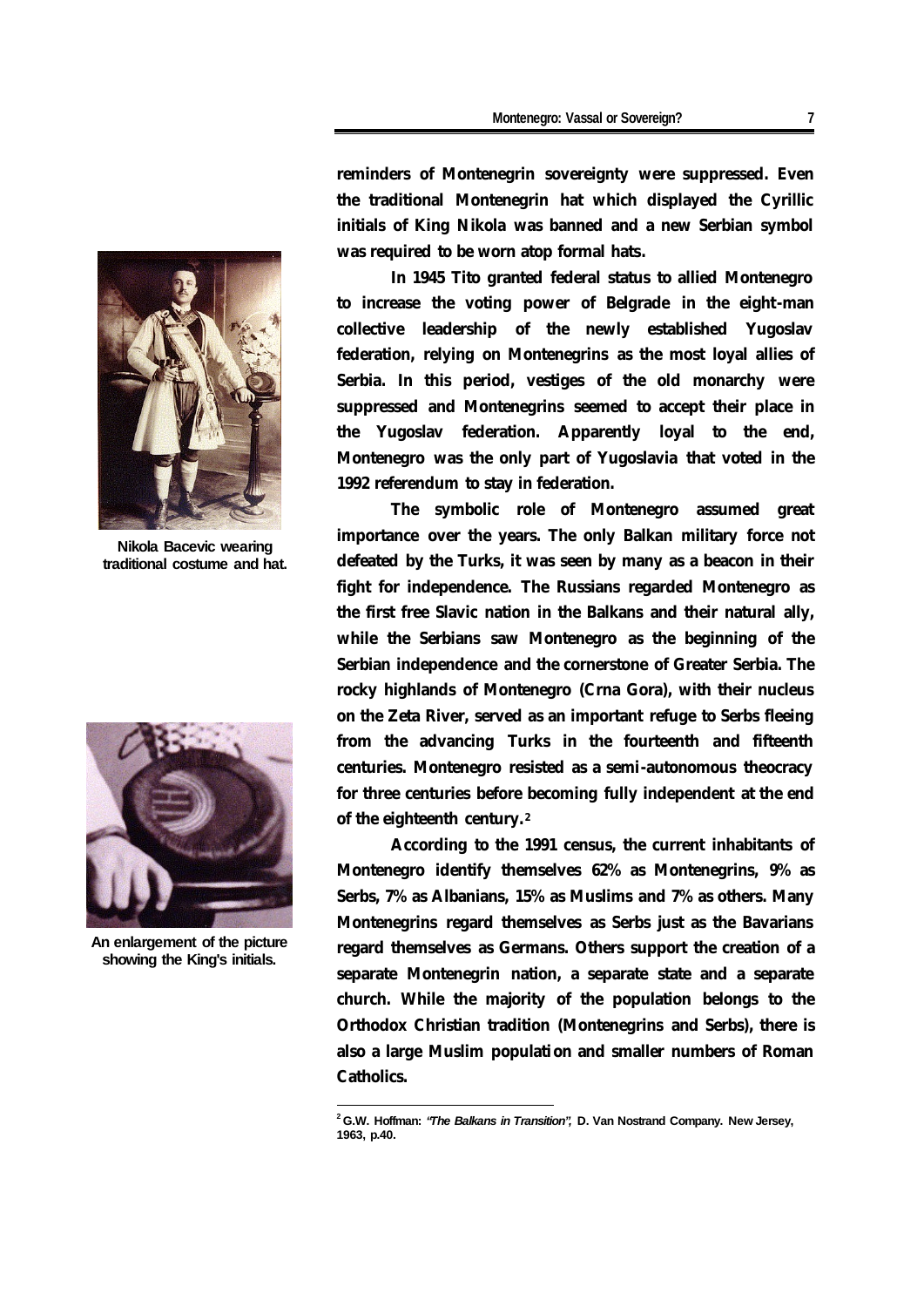**The geography of Montenegro is dominated by two high mountain ranges going across the country. The Montenegrin seacoast is a narrow strip of land running from Kotor bay near Croatia to the Bojana River at the frontier with Albania. The high Dinaric mountains of Orjen, Lovcen and Rimija rise from the sea, forming a magnificent background to the coastal strip but a great obstacle to communication between the coastal and inland parts of Montenegro. The old capital of Montenegro—Cetinje, is hidden high on the mountain of Lovcen. The Zeta plain bordering lake Skadar comprises the biggest lowland region of Montenegro and the most fertile area. It is dominated by the economic and political center of Montenegro—Podgorica (former Titograd), the country capital accounting for 130.000 inhabitants. The second range of high mountains, composed of Durmitor, Komovi and Sinjajevina, separates the center of the country from the northern plateau of Sandjak. Historically, it was the Ottoman province of Sandjak that cut apart for long time Montenegro and Serbia and prevented their earlier unification. Divided between two republics in 1945, it remains home for much of the region's dispersed Muslim population.**

**Montenegro traces its identity from one of the first kingdoms in the Balkans called** *Duklja* **(independent since 1077), later** *Zeta* **and finally** *Montenegro* **. In the 12th century the principality became a battlefield between the Catholic and Orthodox missionaries under the Croatian and Serbian (called**  *Raska* **at that time) influences. In 1186 Raska conquered Duklja and its inhabitants converted to Orthodoxy. Since 1455, when Serbia was defeated at Kosovo Polje, Zeta resisted the Turkish penetration. While the Serbian church was subordinated to the Turkish Patriarchy of Constantinople, the Montenegrin Autocephalic Church functioned independently and was recognized by the Russian Synod and the Eastern Pope of Constantinople. Its elected leader, the** *Vladyka***, became the supreme authority of the theocracy. Cetinje, the Montenegrin capital since 1482 and the mountain Lovcen today are symbols of the highlanders' ethic of honesty, courage and loyalty to their country. The Berlin Congress of 1878 formally recognized the independence of Montenegro and for 40 years Cetinje, one of the**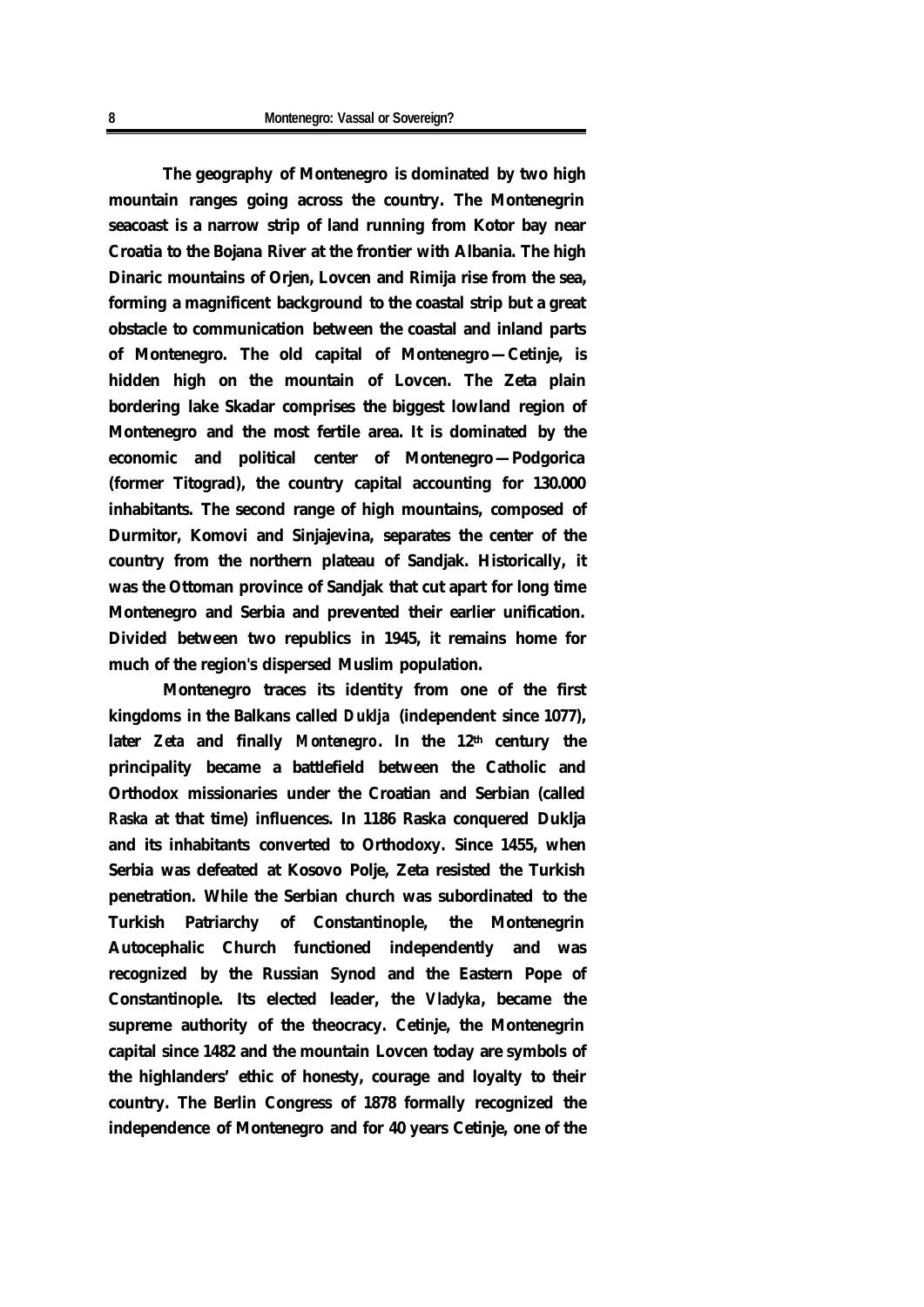**smallest European capitals was the host of many foreign embassies (notably the Austrian, French, Russian, British and Italian). <sup>3</sup>**

**The continuing fragmentation of Yugoslavian federation and the wave of changes in the region since the fall of the Iron Curtain placed Montenegro in a completely new geopolitical environment. Montenegro suddenly found itself bordered by five political entities, namely Croatia, Bosnia-Herzegovina (exclusively Republica Srbska), Serbia proper, Kosovo and Albania. If before Montenegro was simply an isolated seaside resort on the Yugoslav Adriatic coastline, today it may provide for critical transportation links between Croatia and Albania, Bosnia-Herzegovina and Kosovo. There are calls to begin using Montenegro's port of Bar to help supply aid to Kosovo. <sup>4</sup> Recently Montenegro has opened customs offices on Albanian and Croatian borders, however it still has unresolved a dispute with Croatia over the possession of Prevlaka half-island in Southern Croatia. This strategic peninsula controls the entrance to Kotor Bay and it is currently under observation by the UN military observer mission (UNMOP). <sup>5</sup>**

**While visiting the region this spring, Octavian Sofransky observed that, for, Serbians Montenegro represents not only a critical route to the sea through the ports of Bar and Kotor, but also a physical expression of the idea of Yugoslavia unity. Montenegrins regard Serbia as their most significant economic partner and a long-standing ally but they also view it as something of an albatross. They complain that as long as Belgrade is a pariah in Western eyes, isolated politically and economically, Montenegro has to bear the same "yoke."**

**Today, along with all the countries in the Southeastern Europe, Montenegro is going through a painful economic and political transition. Ten years after the end of the Cold War it became clear that the majority of the states in the region have opted for European and Euro-Atlantic integration, a path that guarantees a long-term stability and a clear prospective of** 



**<sup>3</sup> For more information see The Montenegrin Association of America Home Page. 4 "The next Balkan Crisis" – The New York Times – Editorial, posted April 21,2000 through <www.montenegro.com> .**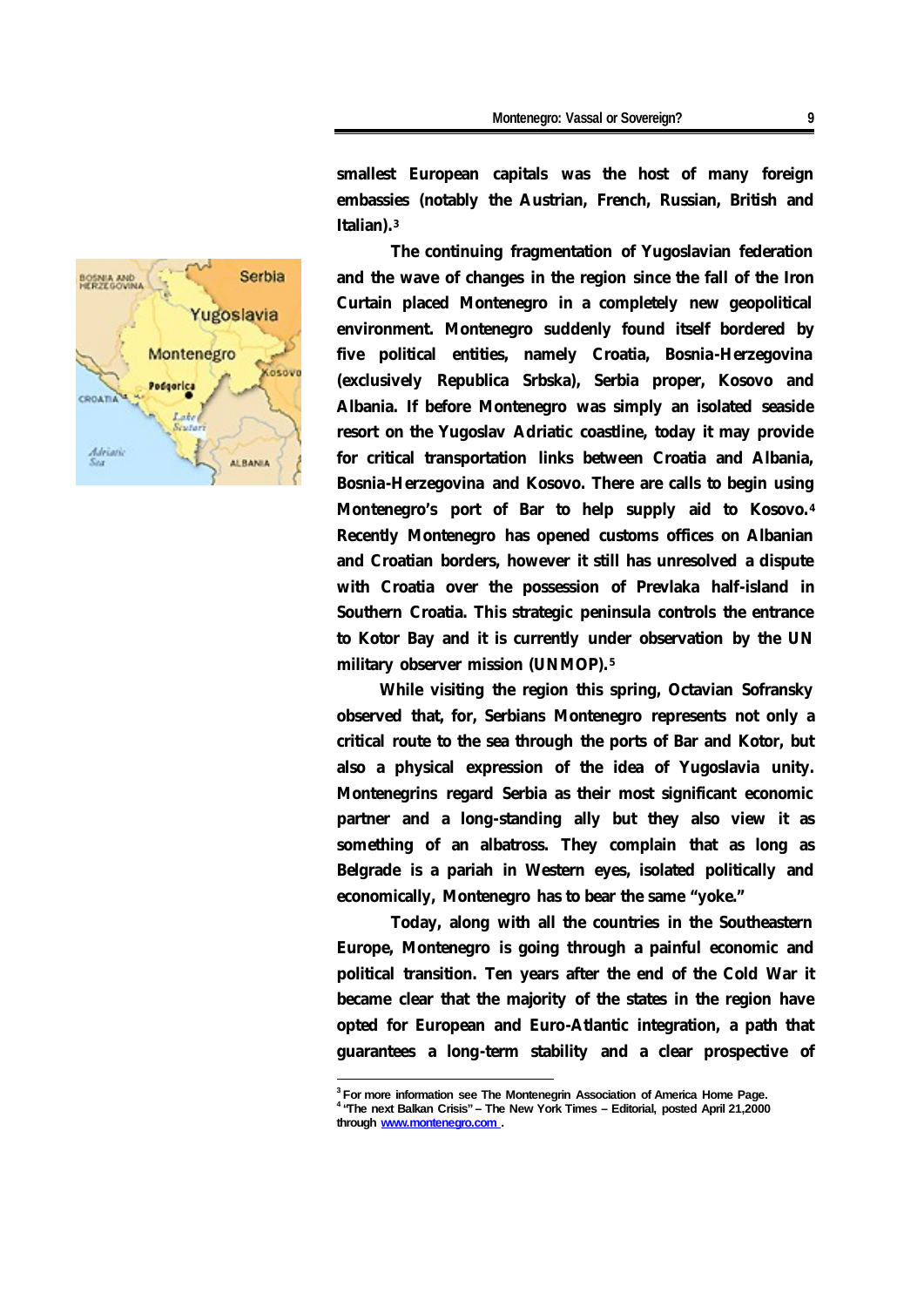**economic development. All of these countries, but Yugoslavia, have in one form or another engaged in the integration process with the European Union and NATO. The most advanced candidates, such as Slovenia, Romania and Bulgaria, have opened negotiations for a full membership in the European Union. They are also the forerunners for NATO membership. Countries like Albania, Macedonia and, since recently, Croatia are members of the Partnership for Peace program sponsored by NATO. Even Yugoslavia, should it not too sound droll, through its foreign minister, has unveiled its strategic goal to become part of the European Union. <sup>6</sup>**

**What one observes in the Balkans today is a complex process of integration that proceeds at various speeds. Throughout the region, both university scholars and government officials speak of the urgency of creating a more effective regional framework. Recognition of the need for a more concerted, balanced, regional approach in cooperation was demonstrated by the creation of the Stability pact for Southeastern Europe in 1999. The crucial significance of this agreement is that through its concluding Cooperation and Association agreements, it offers the prospect, though a remote one, of membership in the European Union for all the countries in the region. Macedonia was first to benefit from this status, and Croatia and Albania are following in line.**

**The notorious exception to this integration process is the politically and economically isolated and authoritarian Federal Republic of Yugoslavia, within which Montenegrins increasingly voice their dissatisfaction. Given its isolationist past and an affinity to Serbia few can predict the future of Montenegro. Several options appear plausible. The** *first* **envisions an independent Montenegro, coming out of a non-violent divorce with Serbia, as one of prosperous Adriatic mini-states, living on tourism and commerce from a larger Europe. The** *second* **scenario sees Montenegro as still a part of Yugoslavia, provided a democratic transition takes place, as an equal part of a** 

**<sup>5</sup> CIA Home Page.**

**<sup>6</sup> VUKOVIC Borislav, "Yugoslavi a and the European Union", Review of International Affairs, 1999.**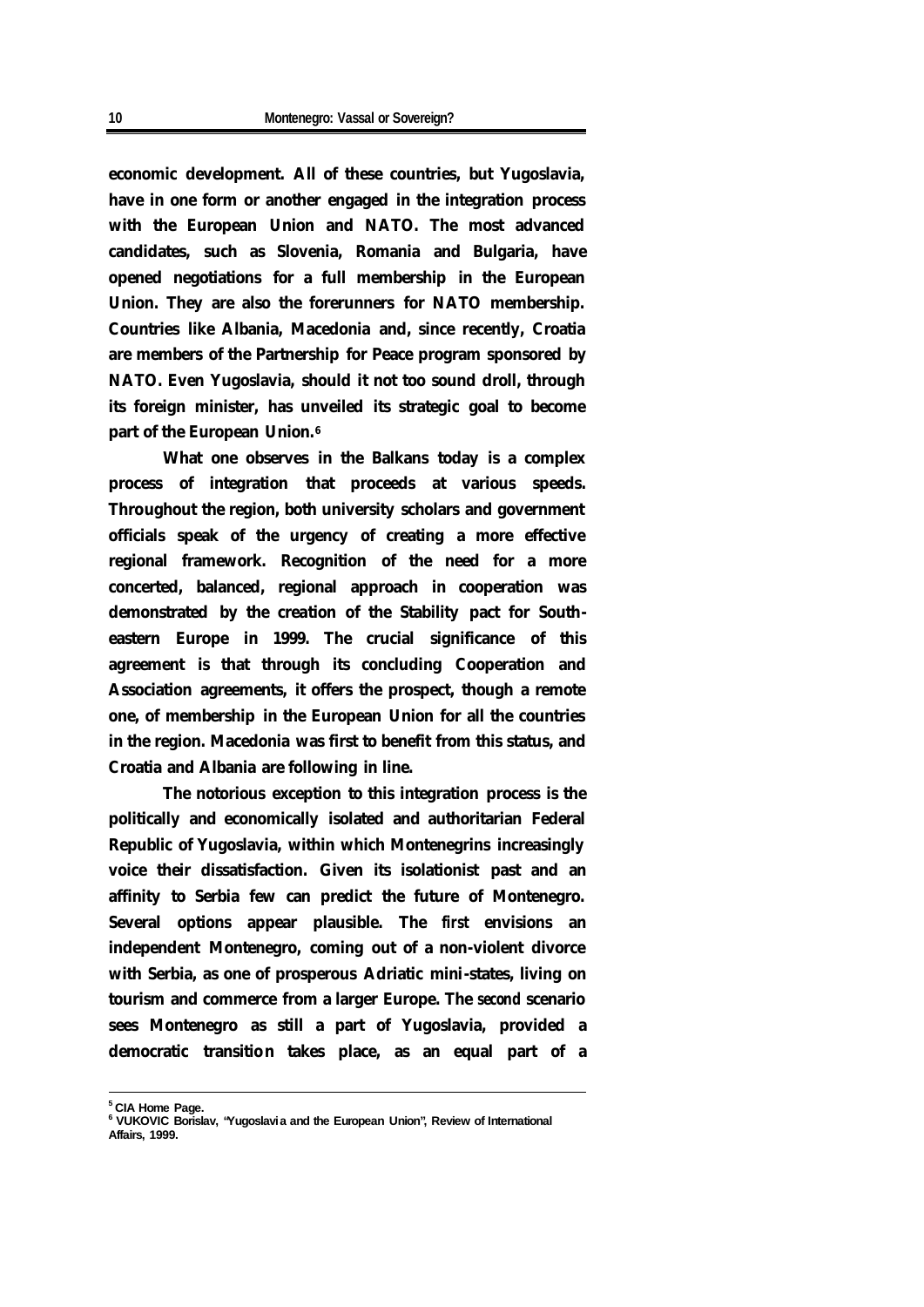**confederation. The** *third* **scenario predicts a violent break-up with Serbia, transforming Montenegro into a NATO protectorate, similar to Kosovo or Bosnia-Herzegovina, living on donations from the international community. Indeed, the crucial question asked by international community and the Montenegrins themselves today is how to avoid violence and to reach towards the European and world community at the same time.**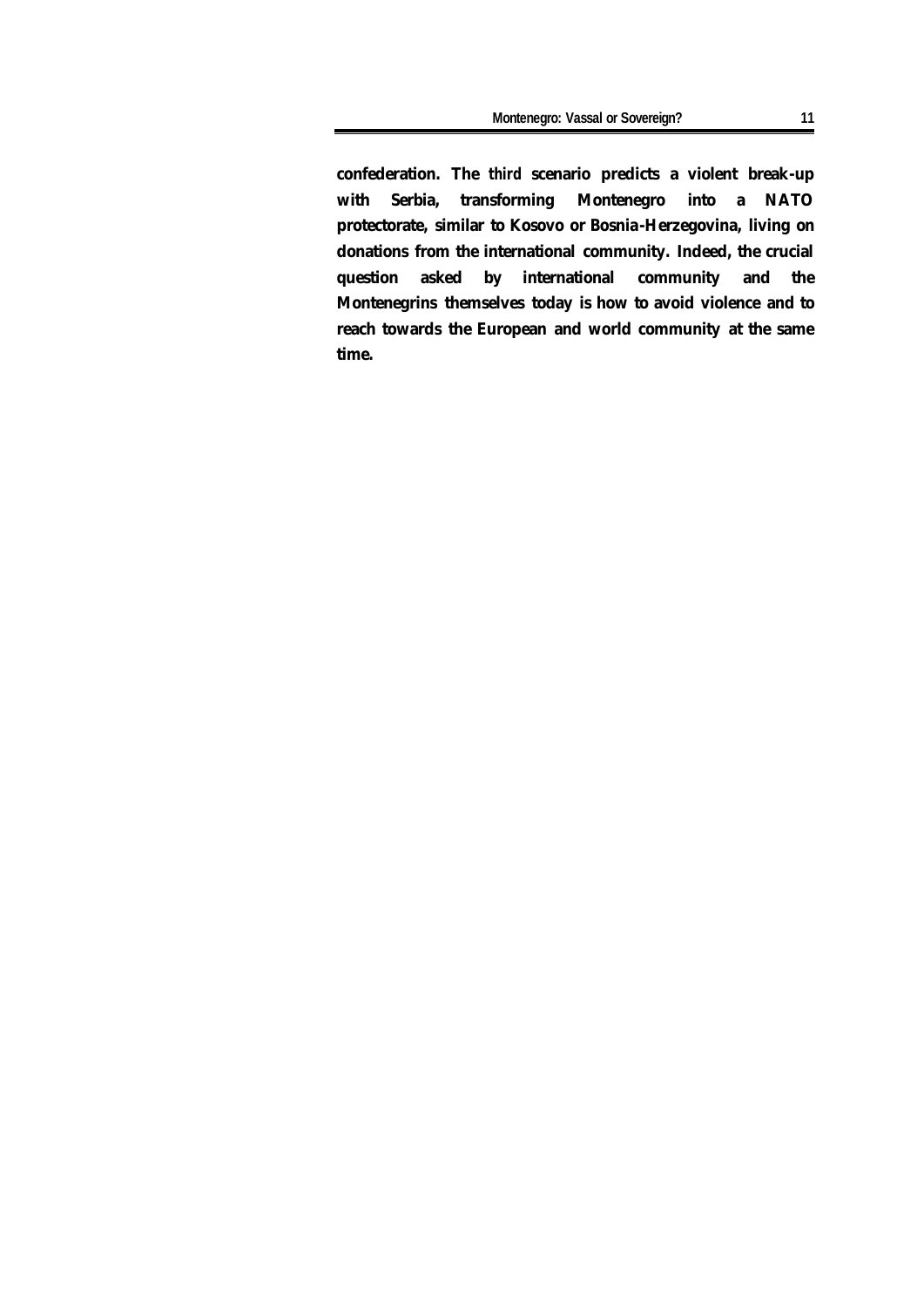#### **INTERNAL POLITICAL DUALISM**

**he bicephalous Montenegri n eagle reflects perfectly the dilemma of the country today. One head is looking to Brussels and the West and the other remains loyal to Belgrade. Since the 1999 crisis in Kosovo, the Montenegrin polity is crystallizing around the two options: independence or a continued federation. As in 1918, when the local assembly voted the unification with Serbia, the Montenegrin patriots under the green flag confront the Yugoslav patriots under the white. T**

**The Green camp is growing constantly. Traditionally supported by the nationalist wing, the Diaspora, and the Montenegrin Autocephalous Orthodox Church, for the last two years it has attracted on its orbit more and more moderate parties and voters. The incumbent president, Milo Djukanovic, has lately emerged as a leader of the Montenegro drive for sovereignty against Belgrade autocratic rule.**

**The electoral block headed by Milo Djukanovic, "Da Zivimo Bolje," won the 1998 parliamentary elections with 49,54% of the votes over the pro-Serbian Serbian National Party (SNP which received 36,1% of the vote. The three parties of the coalition—Social Democrat party (SDP) of Zarko Rackevic, the People's Party (NS) of Dragan Soc and Djukanovic's Democratic Socialist Party (DPS), have advanced a common "Platform," where they call Belgrade to accept confederate relations, stopping short from independence.** 

**Djukanovic, the president of Montenegro since the 1997 elections and a former Prime Minister, is an aparatchik. However, since becoming president he has sharply criticized Milosevic for his confrontation with the West, and has enacted liberal reforms, launching a program of privatization, introducing the Deutsche Mark as the second currency in the country, and seeking cooperation with Montenegro's neighbors. During the NATO bombing campaign in 1999, Djukanovic blamed Milosevic for provoking the strikes but also called on NATO to stop the bombing. He repeatedly addressed the** 



**Montenegrin coat of arms**



**Milo Djukanovic, President of Montenegro**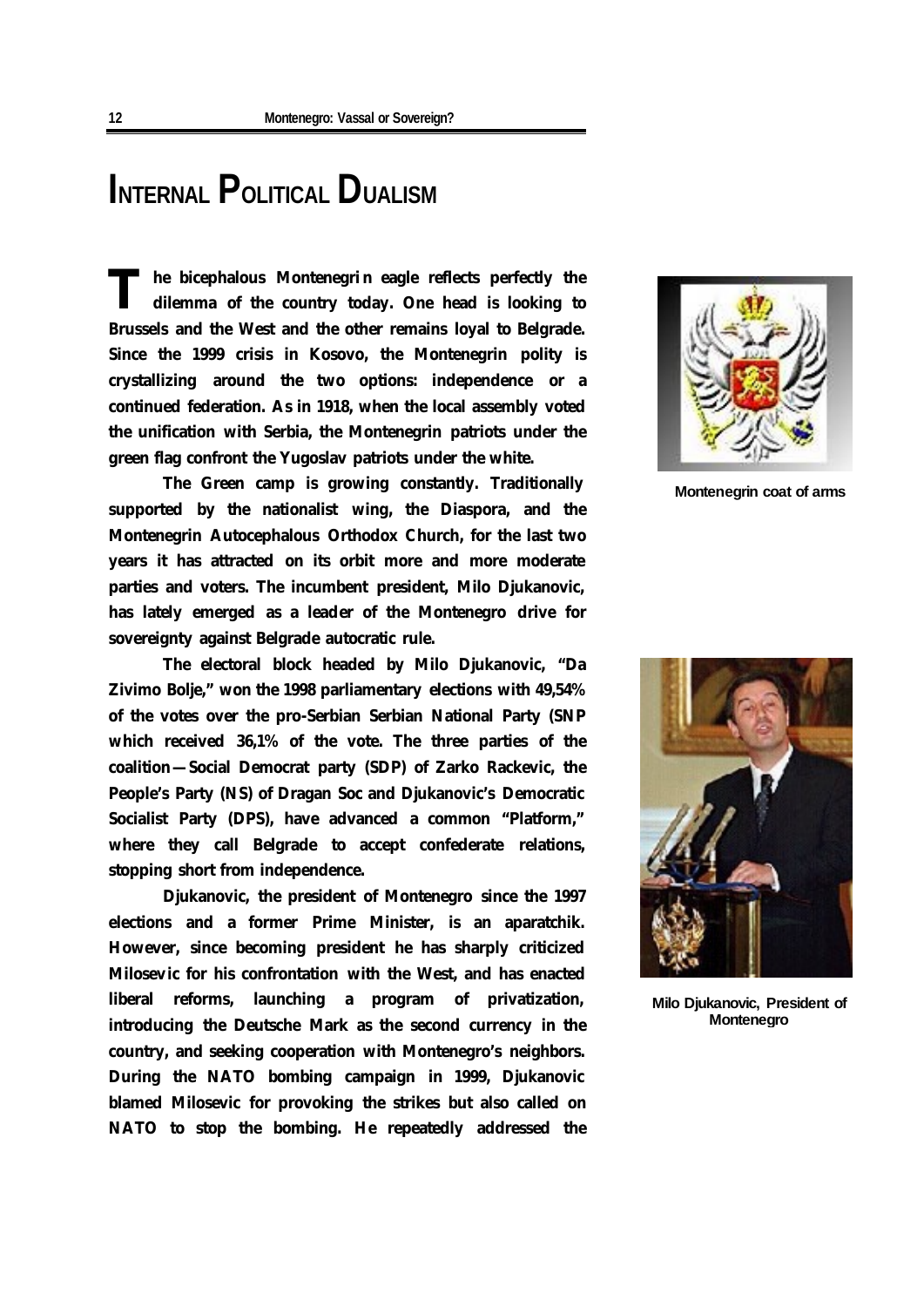**Western countries and international financial institutions for aid and investment, which yet was slow to come partly because of the blockade on Yugoslavia, partly because of unclear status of relations between Montenegro and Serbia. Internationally, the federation of Montenegro with Serbia is not recognized by the United States and many others, Russia and Cuba being among the few exceptions. <sup>7</sup>**

**Since 1999 the idea of a referendum on independence has become increasingly attractive to many Montenegrins. Djukanovic uses it as a leverage against Milosevic in order to obtain a "Redefinition of relations with FRY", which in fact would mean the maintenance of loose political affiliation with Belgrade and at the same time an opportunity to enact independent economic policies and qualify for western aid and investment. So far Milosevic has worked against this proposal by sponsoring pro-Serbian parties and increasing the Yugoslav army presence in the region. The utility of the Yugoslav army, according to Belgrade professor Vojin Dimitrievic, is greatly enhanced by the fact that it is the only federal institution that still functions in this fractured nation. <sup>8</sup>**

**The Liberal Alliance (LSCG) headed by Slavko Perovic, the most active promoter of independence, has however stayed aside from the governing coalition. Its supporters argue that Montenegro, as an independent nation was abusively incorporated into Yugoslav kingdom and the Montenegrin Autocephalous Church was subordinated by force to the Serbian Orthodox Church in 1920. Surviving in exile, for instance in Detroit, USA, the Montenegrin Autocephalic Orthodox Church was reactivated in Cetinje in 1993. In the same year Dr. Vojslav Nikcevic published a book suggesting that "Montenegrins speak and write Montenegrin", different from Croatian or Serbian. Today independence is actively supported by the Montenegrin Diaspora, scattered around North America and Europe, which plan to hold their Second World Congress in August, 2000 in the** 

**<sup>7</sup> The US view is that the Socialist Federal Republic of Yugoslavia (SFRY) has dissolved and that none of the successor republics represents its continuation. Source: CIA Home Page.**

**<sup>8</sup> Interview, Graz, July 1, 2000.**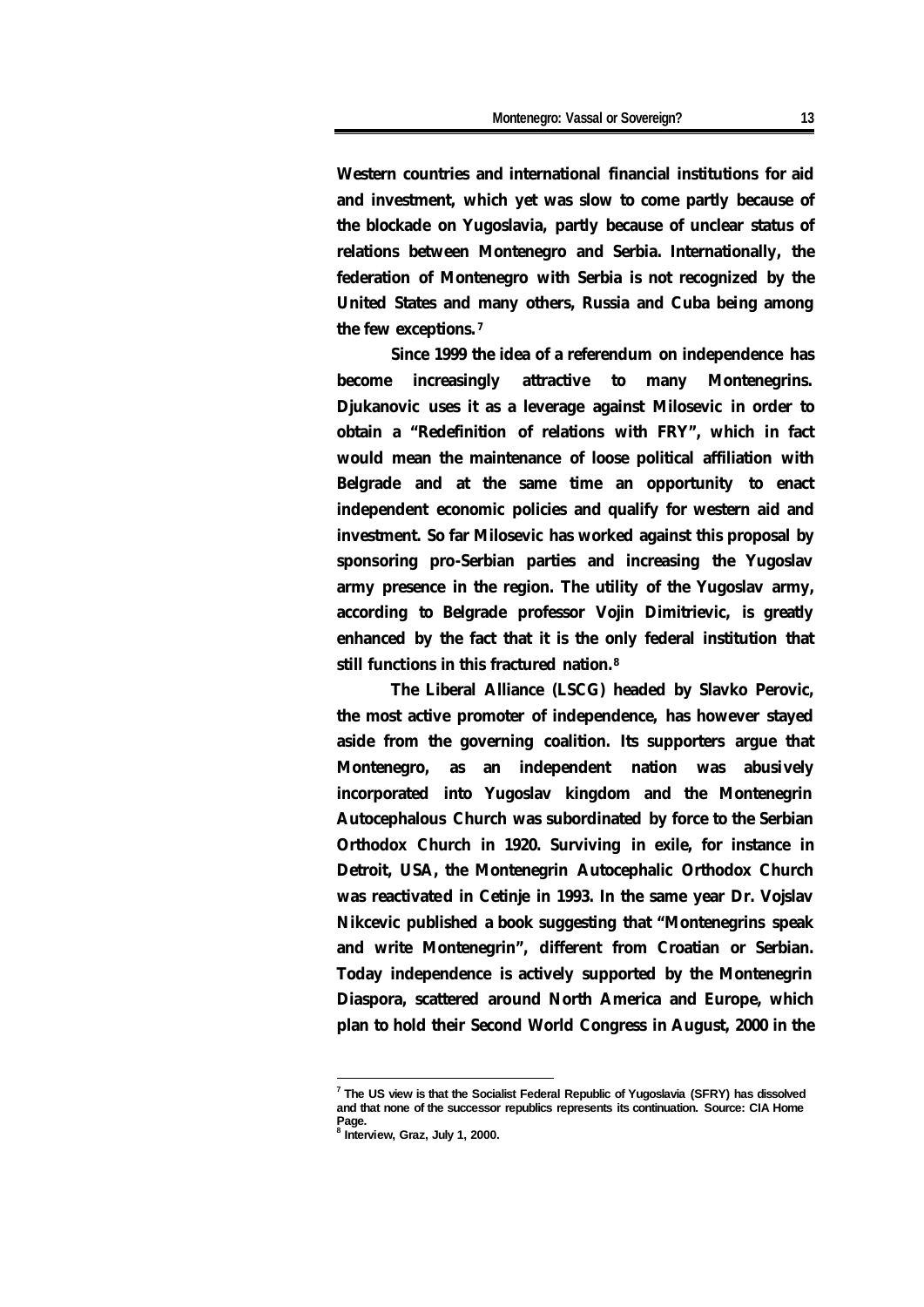**old Montenegrin capital of Cetinje under the patronage of President Milo Djukanovic.** 

**Summing up, on the issue of independence, Djukanovic can rely on his voters, the radical nationalists from LSCG, the support of the Diaspora, the Montenegrin Autocephalous Church and the 20,000 strong Montenegrin police as well as many Albanians and Muslims antagonized by Milosevic's behavior during the wars in Bosnia-Herzegovina and Kosovo.**

**On the other side there are the supporters of maintaining Montenegro as a part of Yugoslavia. Their leader, Momir Bulatovic, the former president of Montenegro, is backed by Milosevic, himself a Montenegrin, loyal Serbs and Montenegrins as well as the 10.000 strong Yugoslav army and 1.000 pro-Serb paramilitaries. Recently the Second Yugoslav Army located in the republic was reinforced by 240 Kosovo hard-liners replacing officers of Montenegrin origins.**

**Momir Bulatovic's Socialist People's Party of Montenegro (SNP) is the strongest single party in the country and has established an electoral coalition known as "Yugoslavia – SNP – Momir Bulatovic." The coalition is an attempt to unite the pro-Yugoslav forces in the republic and is specifically addressed to two small Serb-nationalist parties: Serb Radical Party (SRS) and Serb People's party (SNS), which so far failed to gain representation in the parliament. However, conversations with various members of these parties indicate that the coalition will not be easily maintained since the SRS does not recognize Montenegro as a state or as a Montenegrin nation. This view, they acknowledge, is rather unpopular in Montenegro.** 

**Historically, besides Serbia, Yugoslavian patriotism has found a more fertile ground in Montenegro, which saw itself as the lighthouse of the southern Slavic independence. The Montenegrins were ferocious fighters in the World War II resistance movement, they had a disproportionately high percentage of members in the Yugoslav communist party, and they were always over-represented on the federal level. Many Montenegrins will comment that they always went to Serbia to go to school and to assume authority. In addition, there is a large population in Serbia of Montenegrin origins, while at the same**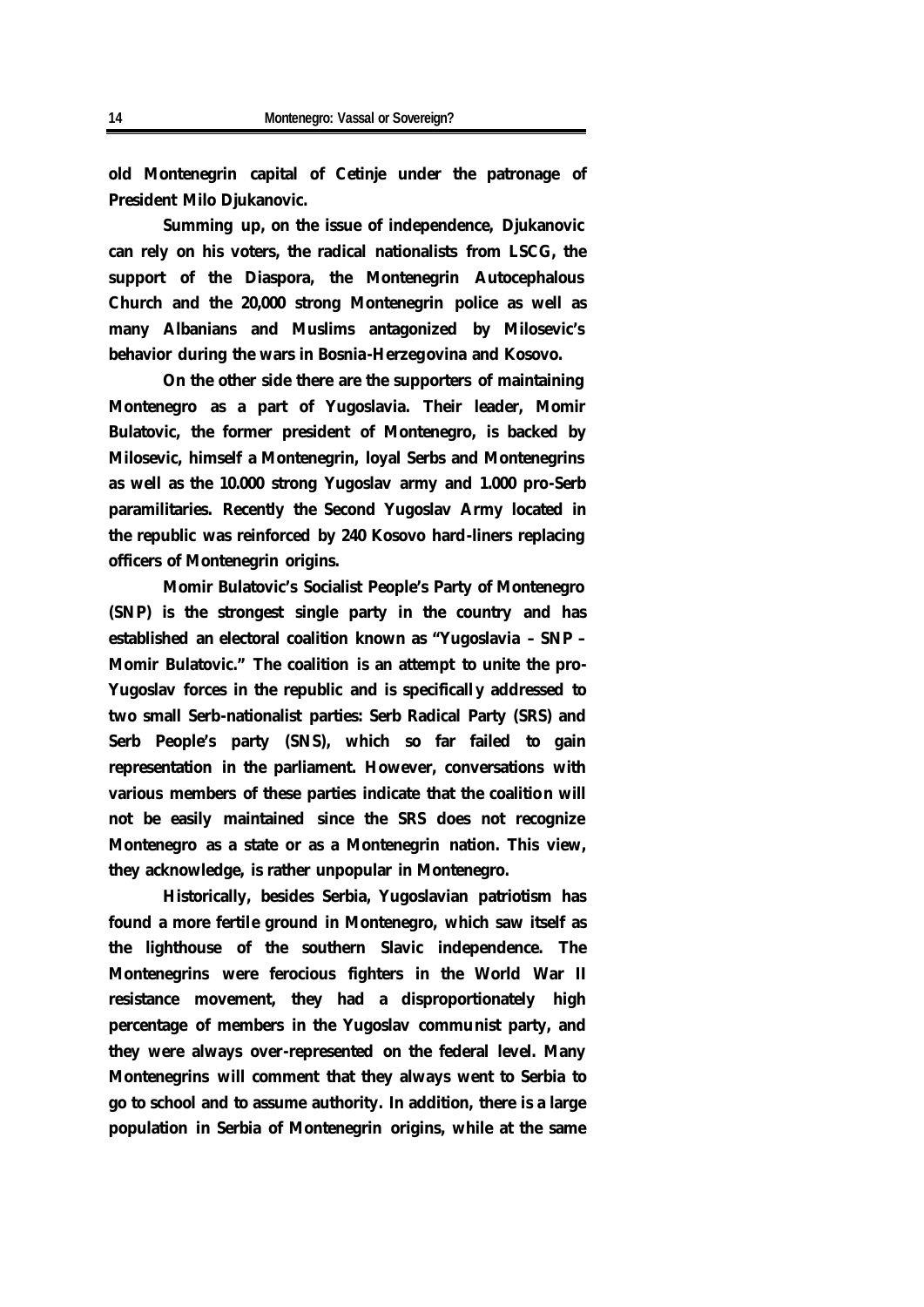**time there is a large community of Serbs and Serb refugees in Montenegro itself. Just several years ago Montenegrins fought along with Serbs for Yugoslav unity in Dubrovnik.** 

**In addition to ideology and politics, the economy plays an important role in the development of this region. Montenegro, along with Macedonia and Kosovo, was one of the poorest republics of Yugoslavia. However, it was the Yugoslav central planning that allowed Montenegro to jump from a backward feudal society into industrialization and urbanization and also become a tourist paradise in summer. Since the beginning of the recent crisis in Yugoslavia the heavy industry has been dragging and the only revenues are provided by Serbian tourists, and, increasingly, by smuggling. Montenegrin government sources acknowledge that years of sanctions have fueled the black economy and the smuggling of cigarettes into Rome, which is costing Italy millions in tax revenues. <sup>9</sup> Indeed, many speed boats anchored in Kotor Bay belong to veteran smugglers who earned their fortunes in the Bosnian war when a liter of gasoline smuggled by Albanians over Skadar lake could be sold to Bosnian Serbs for a fivefold price.**

**While the living standards dropped by more then 50%, "the only thing that Montenegrin authorities have been doing efficiently for all these ten years is controlling the national economic resources and their distribution among the**  *nomenclatura* **pyramid members," argue local experts. <sup>10</sup> The recent "monetary divorce" between the two republics, with Montenegro resorting to the DM as its second currency, highlighted the deterioration in their relations. Serbia has retaliated by closing its markets to Montenegrin exporters and denying Montenegro subsidized food that keeps ordinary Serbs from starving.**

**Traditionally, the Montenegrin coast was the summer destination for the inhabitants of the Yugoslav capital Belgrade with thousands of them flooding through Tivat airport to elegant Venetian-style city-ports of Budva, Kotor, Perast or** 

**<sup>9</sup> "Italy's Mafia obsession aids Milosevic-Montenegro", December 28, Brussels, (Reuters) by montenegro.com.**

**<sup>10</sup> Weekly political report, May 11, 2000 by montenegro.com**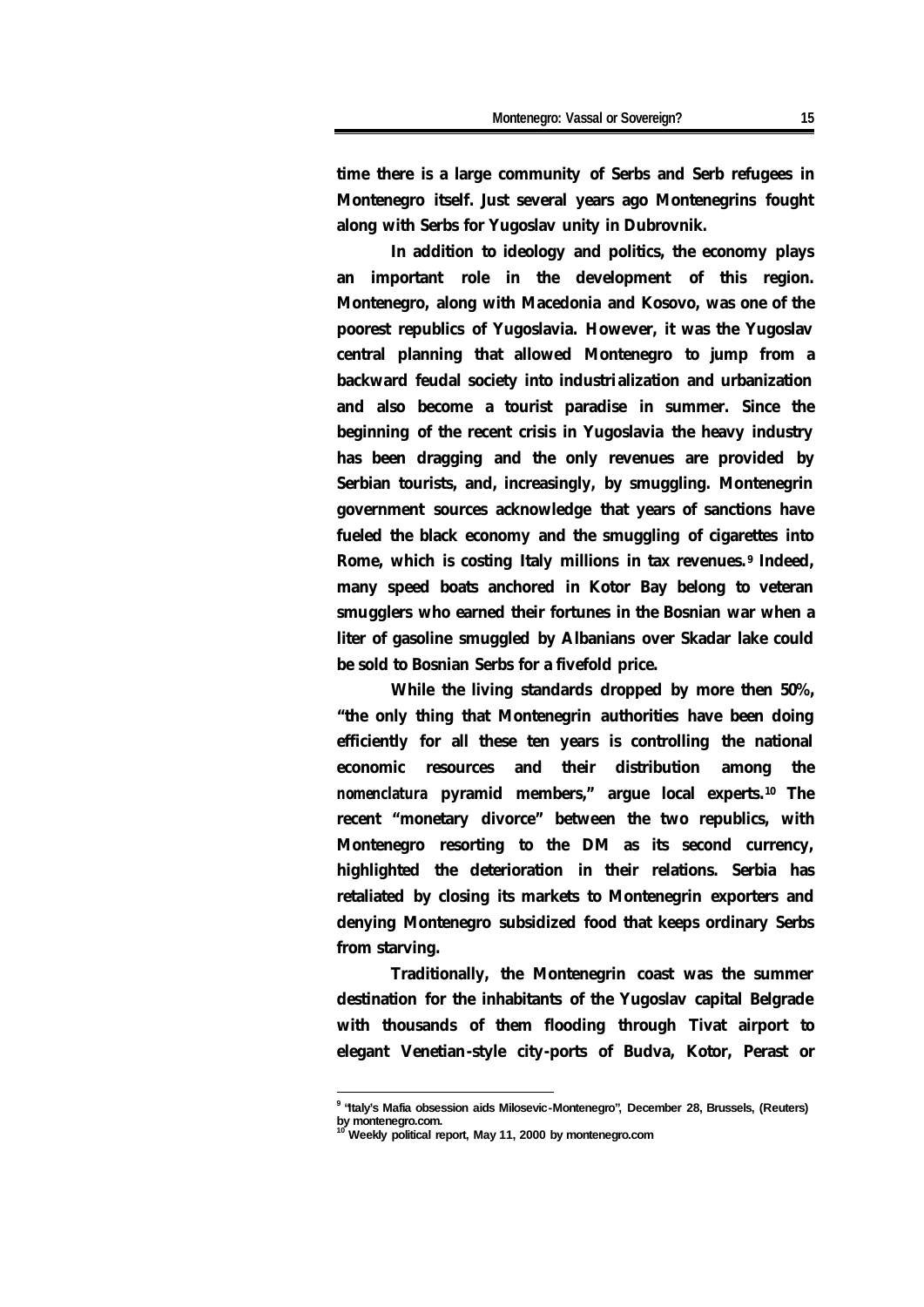**numerous villas overlooking the sea. Today these people worry that they might have to sell their holiday properties again, as they did in Croatia. Even without the possible disruption of a move for Montenegrin independence, the prices for food and basic services on the coast are so high that they cannot be met by scarce wages back in Serbia.** 

**Today, Montenegrins insist that the West must subsidize Montenegro until Milosevic leaves power. While they express gratitude that the United States has committed \$55 million in technical assistance, budget support and humanitarian aid for Montenegro in 2000 and plans a similar commitment in 2001, they maintain that more is necessary. Some disappointment has been expressed at the reaction of other international actors who have responded to Montenegro's crisis. While the European Union announced that it would double its aid to Montenegro from 10 to 20 million Euro this year, the World Bank president James Wolfenson stated that he "was under legal obligation not to act in Montenegro because it was not a member of the bank.<sup>11</sup> Many Montenegrin officials privately concede that they are forced to place greater reliance on individual countries, such as Germany, which have played a more consistent role in providing investment guarantees for companies prepared to invest in Montenegro.** 

**In the spring of 2000, Montenegro found itself in what local observers refer to as "the shade of a volcano." The drive for independence and the counter-drive slowly polarized the society. If in February 1998 the majority of Montenegrins were still favoring the federation, then by September 1999 the relative majority had switched to independence and this trend was on the increase this year. The local elections in Podgorica and Herzeg-Novi, held on June 11, were seen as the test for support for both rival camps in Montenegro. "During the oncoming elections the citizens will be in fear of a monetary strike by Belgrade, Yugoslav Army seventh battalion, Montenegro liberals", said a local analyst. <sup>12</sup> According to Srdjan Darmanovi c,** 

**<sup>11</sup> "EU urges more international support for Montenegro", posted March 29, 2000 by montenegro.com.**

**<sup>12</sup> "Weekly political report", May 11, 2000 by montenegro.com**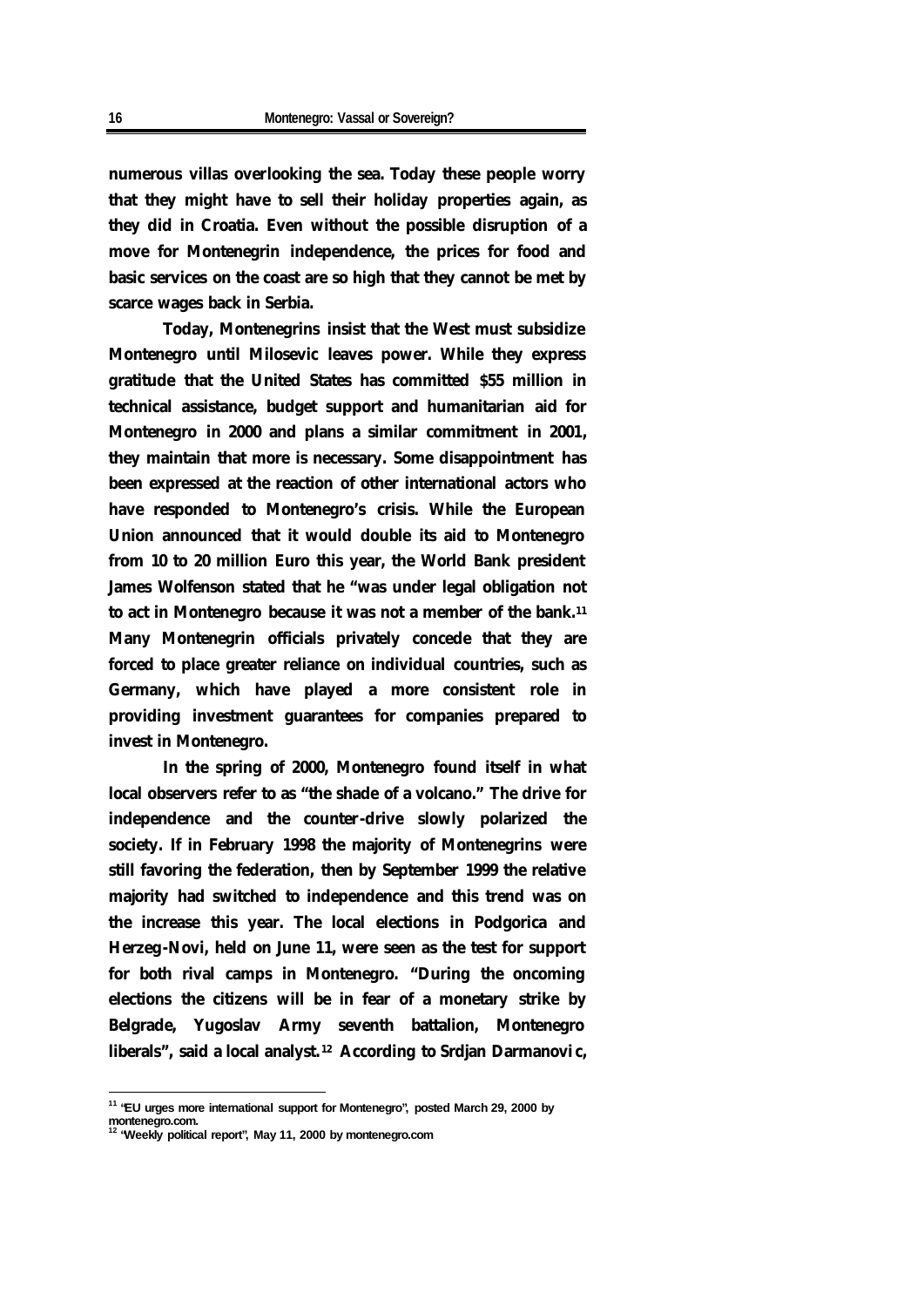**a local political analyst, the elections indicated that there is a slow but firm trend in favor of Djukanovic government while strengthening his party's position in the capital in spite of losing some voters in Herzeg-Novi."<sup>13</sup> Indeed, Podgorica, the country's capital, accounts for one forth of the total electorate while Herzeg-Novi, a small town on the Bosnian border, is also home for some 5,000 Yugoslav refugees. "The European and American assistance, provided to Podgorica, not to Herzeg-Novi, undoubtedl y helped Djukanovic's turnout, since every local vote here has larger political connotation," added Darmanovic.**

|                      | <b>Federation</b> | <b>Independence</b> | <b>Confederation</b> |
|----------------------|-------------------|---------------------|----------------------|
| February 1998.       | 51.7%             | 21.0 %              | 10.5%                |
| <b>May 1999.</b>     | 38.8 %            | 28.9 %              | 20.5 %               |
| September 1999.      | 27.6 %            | 32.3 %              | 19.6 %               |
| <b>January 2000.</b> | 28.0 %            | 36.1%               | 22.5 %               |

**Table 1. Preferred status of Montenegro <sup>14</sup>**

**President Milo Djukanovic has threatened to call a referendum on the question of independence in the near future. "So, this spring or a bit later the referendum will happen," Djukanovic declared on the 4th of April. "Serbia is sinking deeper and deeper, its debts are accumulating, it has imposed a blockade on Montenegro, and is playing various tricks." <sup>15</sup> "A referendum offering a straight choice between Yugoslavia and independence could probably be won now," experts of the International Crisis Group have stated.<sup>16</sup> The opinion polls show a constant increase in support for independence. In July 2000, surveys indicated that 39.7% of Montenegrins were in favor of separation of Montenegro from Yugoslavia. <sup>17</sup>**

**On the other side, there are fears of a forced removal from office of Montenegro's pro-independence president. US** 

**<sup>13</sup> Interview, Perast, July 20, 2000**

**<sup>14</sup> "Public Opinion in Crna Gora", CEDEM, Podgorica, April 2000.**

**<sup>15</sup> "Montenegro might hold independence referendum within months: minister", April 4,** 

**<sup>2000</sup> by montenegro.com <sup>16</sup> "Montenegro: In the Shadow of the Volcano", March 21, 2000, ICG Home Page**

**<sup>17</sup> "Za i protiv otcepljenja Crne Gore od Jugoslavije", Blic Montenegro, July 20, 2000**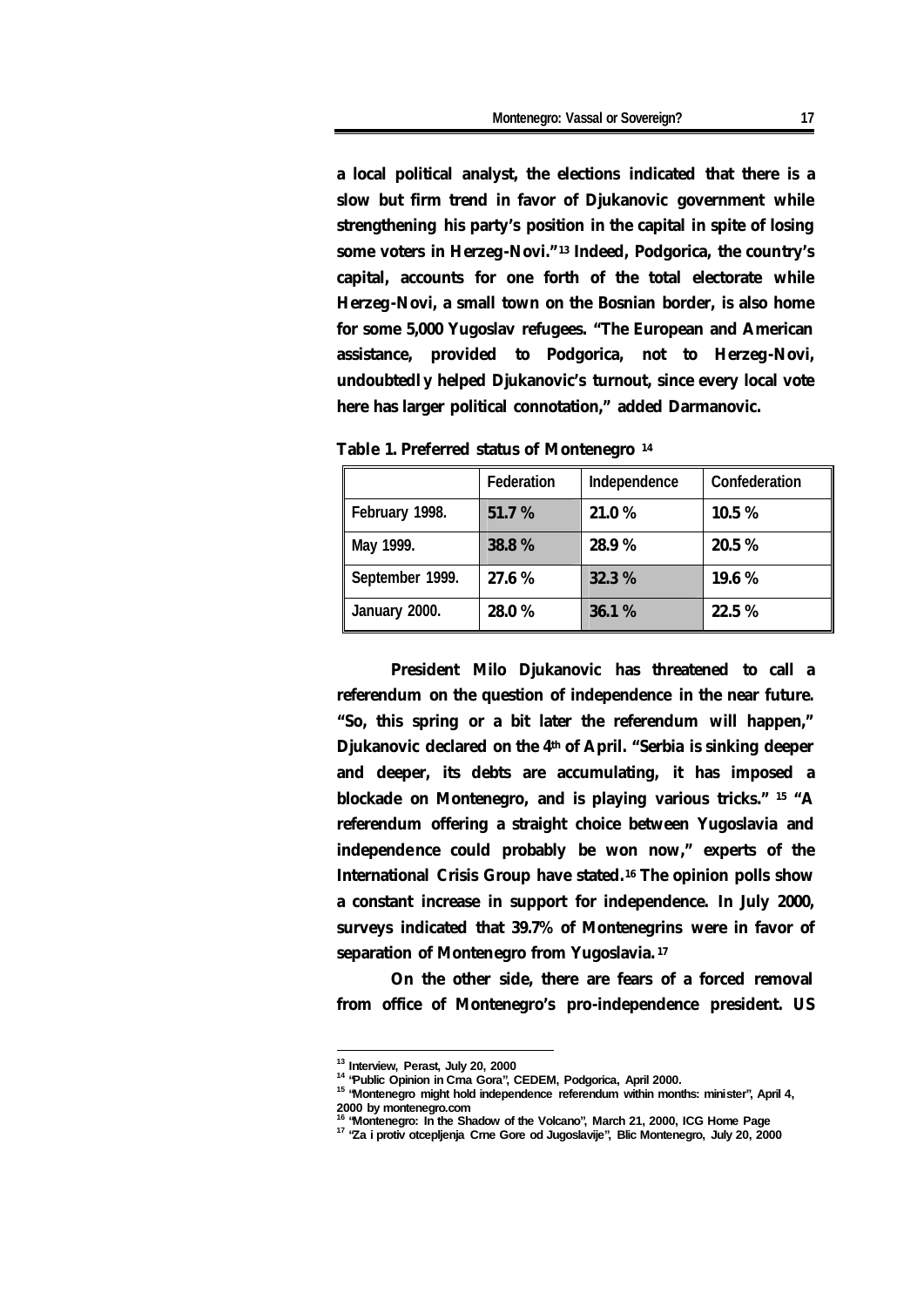**Secretary of State Madeleine Albright has repeatedly warned Milosevic that "any change by force of political situation of Montenegro will be sanctioned." NATO's European former military leader Wesley Clark told a news conference that Serbia is clearly preparing for possible military action against prowestern Montenegro. Clark declined to comment on any military preparations NATO may have made in this respect, but clearly warned Milosevic not to interfere. <sup>18</sup> Both officials and the average citizens express great concern about the role of a 1,000 member paramilitary force created by the Serbian government and recently stationed in Montenegro. For them, such a development is an ominous accompaniment to the already threatening role of the 10,000- man Yugoslav Second Army that has taken over Montenegrin airports and set up pro-Serbian television stations on its Montenegrin bases. Montenegrin officials complain, both in private as well as in public, that the Serbs are taking these actions in an effort to provoke President Djukanovic into overreacting in a manner that will bring about popular support in Serbia for a military move against Montenegro.** 

**In the meantime Milosevic is attempting to exercise his final instrument of leverage against Montenegro. In July 2000, the federal assembly, disregarding the opposition, passed amendments to the constitution of Yugoslavia, paving the way for a new mandate to Milosevic. In response Filip Vujanovic, the Chairman of Montenegrin Parliament, announced that the government coalition of Montenegro will boycott federal elections due in the fall, saying that "Montenegro will not participate in any elections that would mean the ruling of Slovodan Milosevic." <sup>19</sup> On August 25, in an effort to limit local participation in the elections, the Montegrin government banned state media coverage of the election campaign. This ban covered all 16 of Montenegro's public television and radio stations. Many analysts in Montegro warn of possible strikes on Montenegro after the conclusion of the elections.** 

**<sup>18</sup> NATO sees threat to Montenegro, warns Serbia, Lisbon, posted on March 29 (Reuters) posted on montenegro.com.**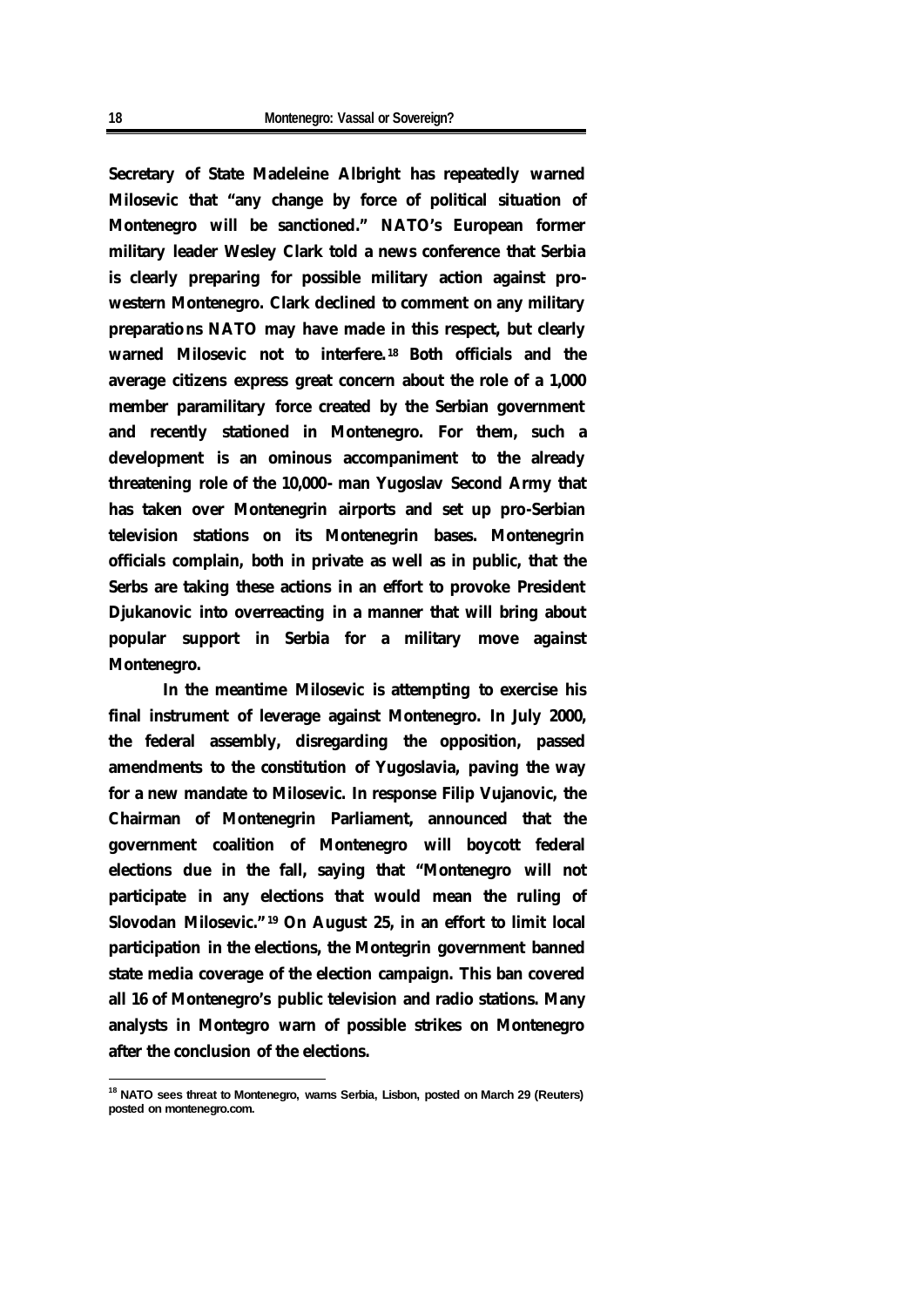**Western support for Djukanovic was partly predicated on the judgement that, in the absence of credible opposition in Serbia, he constituted the only serious opposition to Milosevic in the Yugoslav context aiming at making Djukanovic the figurehead for all the opposition to Milosevic. <sup>20</sup> However, while last year the Western powers have urged Montenegro not to try to secede from Yugoslavia but to join Serbian opposition to confront Milosevic and work for democracy "from within," now the option of independence might be the only one feasible. <sup>21</sup> A new attempt to unite Serbian opposition under one banner failed again this July in Svety-Stefan, a Montenegrin resort. In speaking with Octavian Sofransky, many people from Podgorica, Belgrade and Zagreb expressed their conviction that Yugoslavia's enduring political crisis is beyond the control of the "democratic" forces. For these individuals, the only answer is one that would come from within Milosevic's political entourage.**

**The UN High Commissioner for Refugees Sadako Ogata said she did not see Montenegro becoming the next Balkan flash point. However the UNHCR was building up emergency facilities in the region, though she was cautiously optimistic the tense situation would not escalate like Kosovo last year.<sup>22</sup> The international crisis group has called for a slow internalization of Montenegro through infiltration of NGOs and other initiatives.**

**EU High Representative for Foreign and Security Policy Javier Solana agreed that Montenegro should stay within the Yugoslav federation but with closer contacts with other nation in the region. <sup>23</sup> Meanwhile in Podgorica, President Milo Djukanovic said that Bodo Hombach, who heads EU's Balkan Stability Pact, recently promised him that Montenegro will** 

**<sup>19</sup> "The governing coalition will boycott federal elections", Pobjeda, Podgorica, July 23, 2000**

**<sup>20</sup> GOW James, "Montenegro: Where to take the fight", Security Dialog Vol** 

**<sup>30(3),</sup> PRIO, SAGE publications, 1999. <sup>21</sup> Italy's Mafia obsession aids Milosevic-Montenegro, December 28, Brussels, (Reuters) by montenegro.com.**

**<sup>22</sup> UNHCR says Montenegro not next Balkan flashpoint, Tirana, March 26 (Reuters) by <www.montenegro.com> <sup>23</sup> Montenegro should stay in Yugoslavia, (AP/MTI), March 29, by montenegro.com**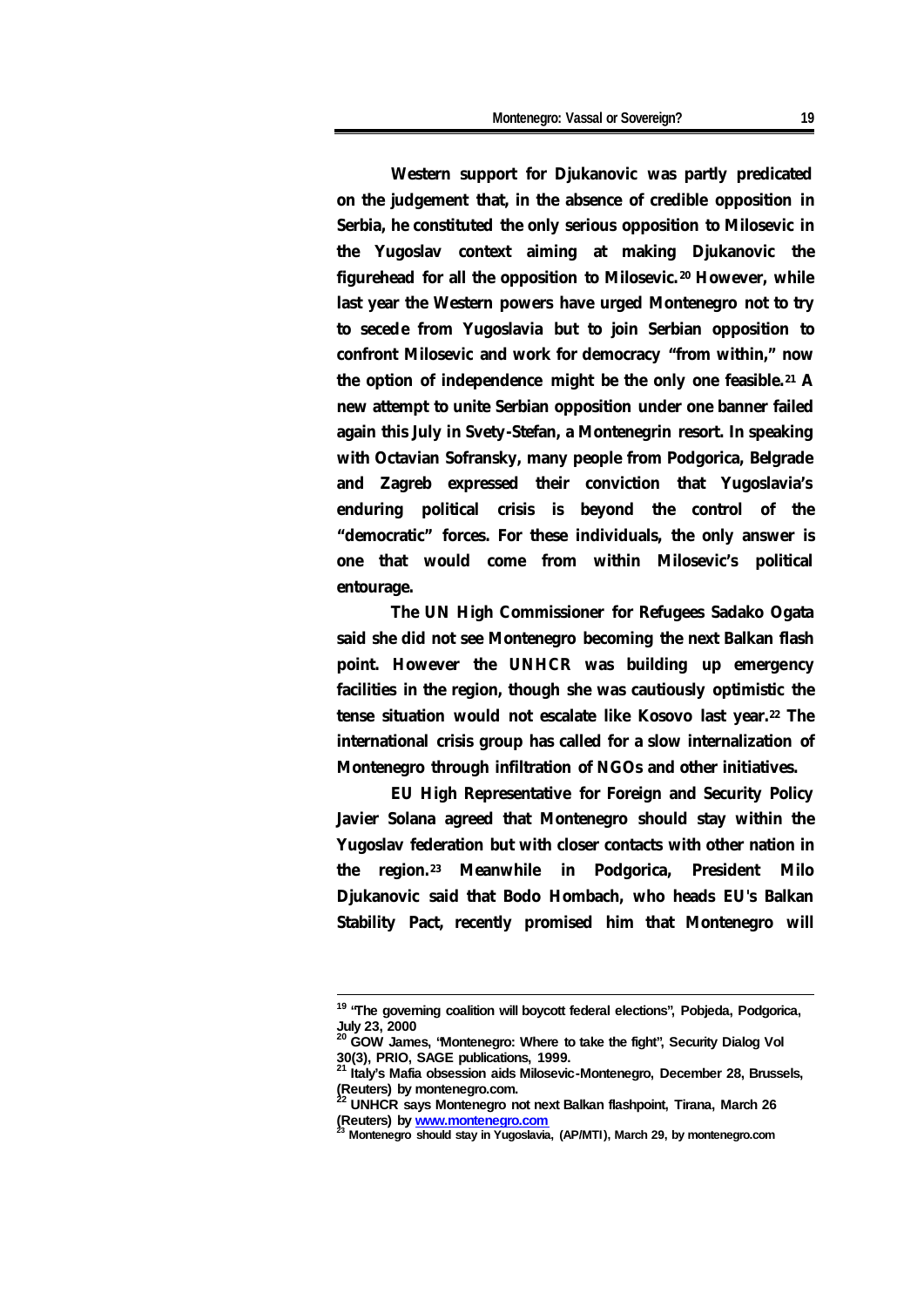**attend the pact's meeting in Thessaloniki in July as a full participant. <sup>24</sup>**

**The more radical members of this camp declared that "the Serb preparations for violent intervention against Montenegro's President Milo Djukanovic are clear and present… Staying out of Montenegro will be impossible… Balkan stability and Yugoslavia's existence are in direct contradiction… Three more viable states – independent Montenegro and Kosovo, plus a democratic Serbia – may be the most stable outcome… To end Balkan instability requires far more than bombing from 15,000 feet and peace-enforcement. It may, ultimately, require military force to ensure the dismemberment of Yugoslav remnants."<sup>25</sup>**

**<sup>24</sup> RFE/RL NEWSLINE Vol. 4, No. 99, Part II, 23 May 2000.**

**<sup>25</sup> "For Balkan peace, final split needed", May 11, 2000 by montenegro.com**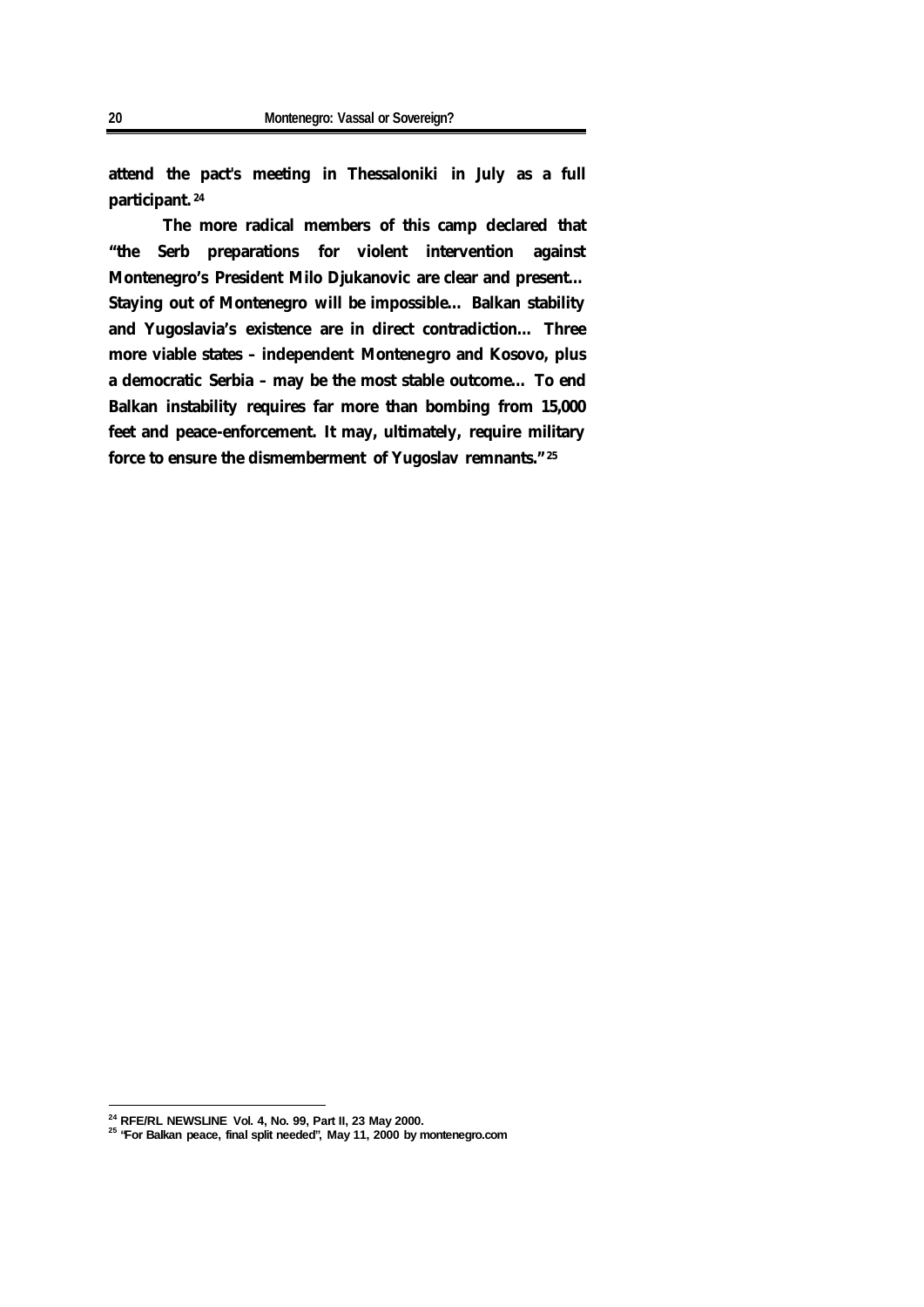#### **RUSSIAN POLICY TOWARDS THE BALKANS**

**hile Serbia has long been the dominant influence on Montenegrin affairs, Russia has also played an important role in this region. In spite of increased international attention, until recently, Russia has kept quiet on Montenegro. <sup>26</sup> Since the peace in Kosovo, Russian political establishment was too busy with internal matters, such as the election of the new president and the "antiterrorist campaign" in Chechnya, to follow-up on Yugoslav developments. The newly elected Russian president Vladimir Putin prioritized the revitalization of the system of vertical power inside Russia, while most foreign policy objectives have been postponed. In a recent speech, the foreign Minister Ivanov has described as priorities of the Russian foreign policy the strategic balance with NATO and major superpowers and the "near-abroad" CIS states as its sphere of strategic interest. <sup>27</sup> W**

**A long-time Montenegrin ally, Russia's contemporary concerns are very different from those it had during the Russian-Turkish wars when Montenegrin Admiral Mateja Zmajevic fought under the Russian flag, and the naval school in Perast, an ancient Montenegrin port, was training Russian marines. If anything reminds one of Russia in Montenegro today, it is the portraits of Russian emperors in historical museums and the icons donated to the Montenegrin Orthodox churches by their Russian protectors a long time ago. "Our relations with Russia pertain to the past" – say many Montenegrins. However one can spot symbols of the new Russia in Montenegro as well. The vanguard of Russia's oil exporters Luk Oil has made its presence felt in the country and a new air route has opened this year connecting Podgorica and Moscow. Russians seems to be interested in acquiring property on the sunny Adriatic coast,** 

**<sup>26</sup> A search of the archives of major Russian newspapers shows literally nothing on Montenegro.**

**<sup>27</sup> The NIS Observed: An Analytical Review, Volume V, Number 8 (16 May 2000).**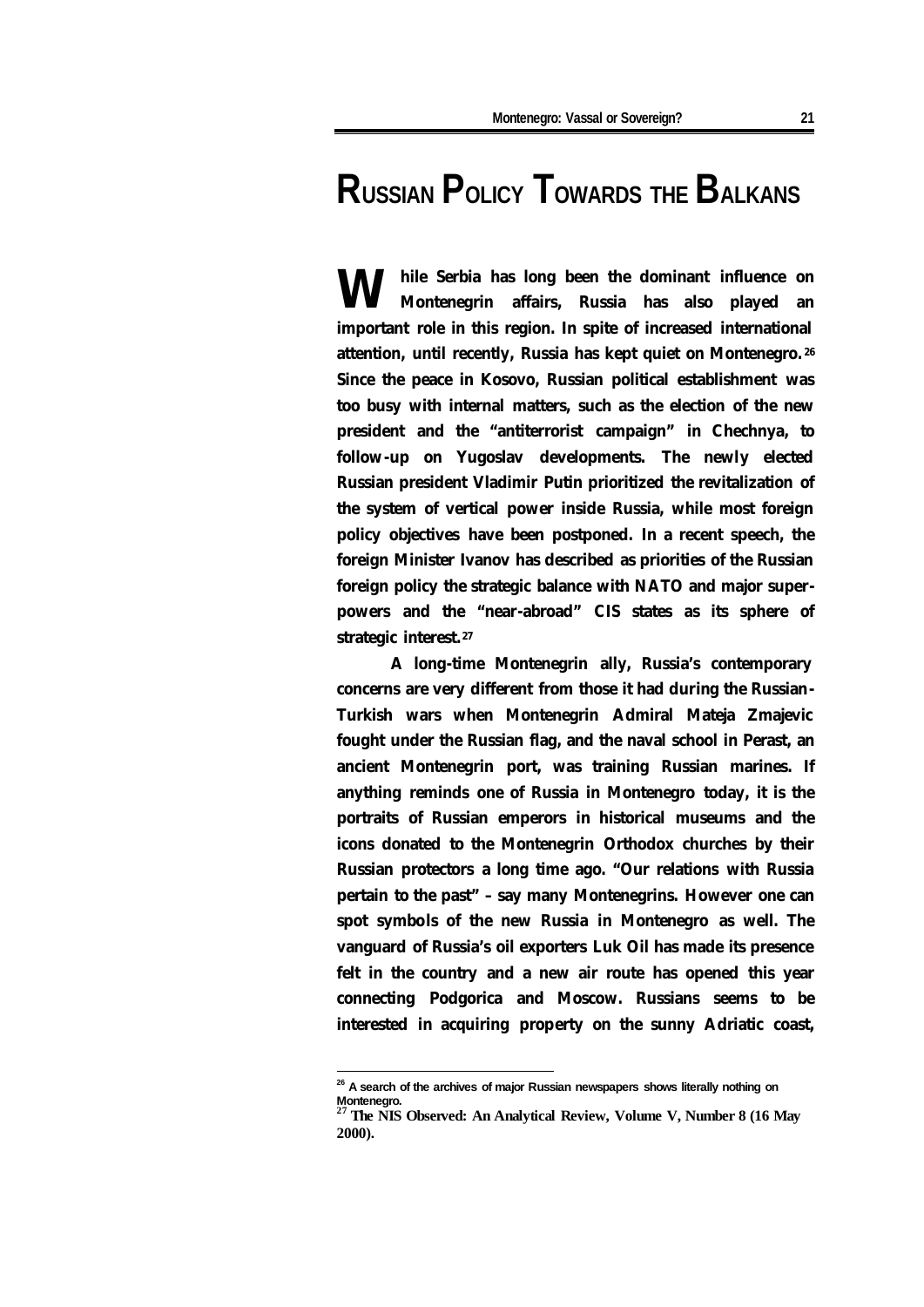**bearing in mind that this is a visa free country, while Montenegrin businessmen, in turn, are eager to open the immense Russian market for their goods. On the diplomatic side, the Montenegrin authorities, following their goal for international recognition have set-up a "representation" in Moscow and in exchange, a Russian consulate opened in Podgorica.** 

**If Montenegro has any importance for Russia today, it will be derived from the larger Russian games in the region, especially its "protection" of Belgrade on one side and relations with NATO on the other. As an example, the controversial "humanitarian" convoy that was stopped by Hungarian officials from reaching Yugoslavia in April 1999 had announced its destination as Montenegro.**

**One can say that the Balkan policy of the Russian Federation has entered a new phase. During the 19th century in an attempt to gain the access to Mediterranean, the Russian Empire dressed itself as a savior of Balkan, particularly Slavic nations, sponsoring the independence movements of the Montenegrins, Serbs, Bulgarians, and Greeks. Soviet Russia, after winning World War II, attempted to control the entire Balkans ideologically. The current Russian Federation has adopted the role of a distant observer from its bases in eastern Moldova and Sevastopol on the Black Sea. Since NATO made it clear that it regards Southeastern Europe as a zone of its strategic interest, Russia, after signing a Russia-NATO charter, has tried to avoid a direct confrontation with NATO, while occasionally testing the waters or attempting to bargain for some advantages.**

**If Russia has tempered its Balkan aspirations for the moment, then some countries in the region continue to nurture warm feelings towards their former ally. This is true for Bulgaria and especially for the politically and economically isolated Serbia. In a desperate attempt to receive badly needed external support during the height of the Kosovo crisis, Milosevic has appealed to Russia as a "traditional ally," with the request to admit Serbia into the Russia - Belarus Union. Setting aside the geographic unfeasibility of the project, Serbia being isolated from Russia by EU and NATO candidates, the current Union**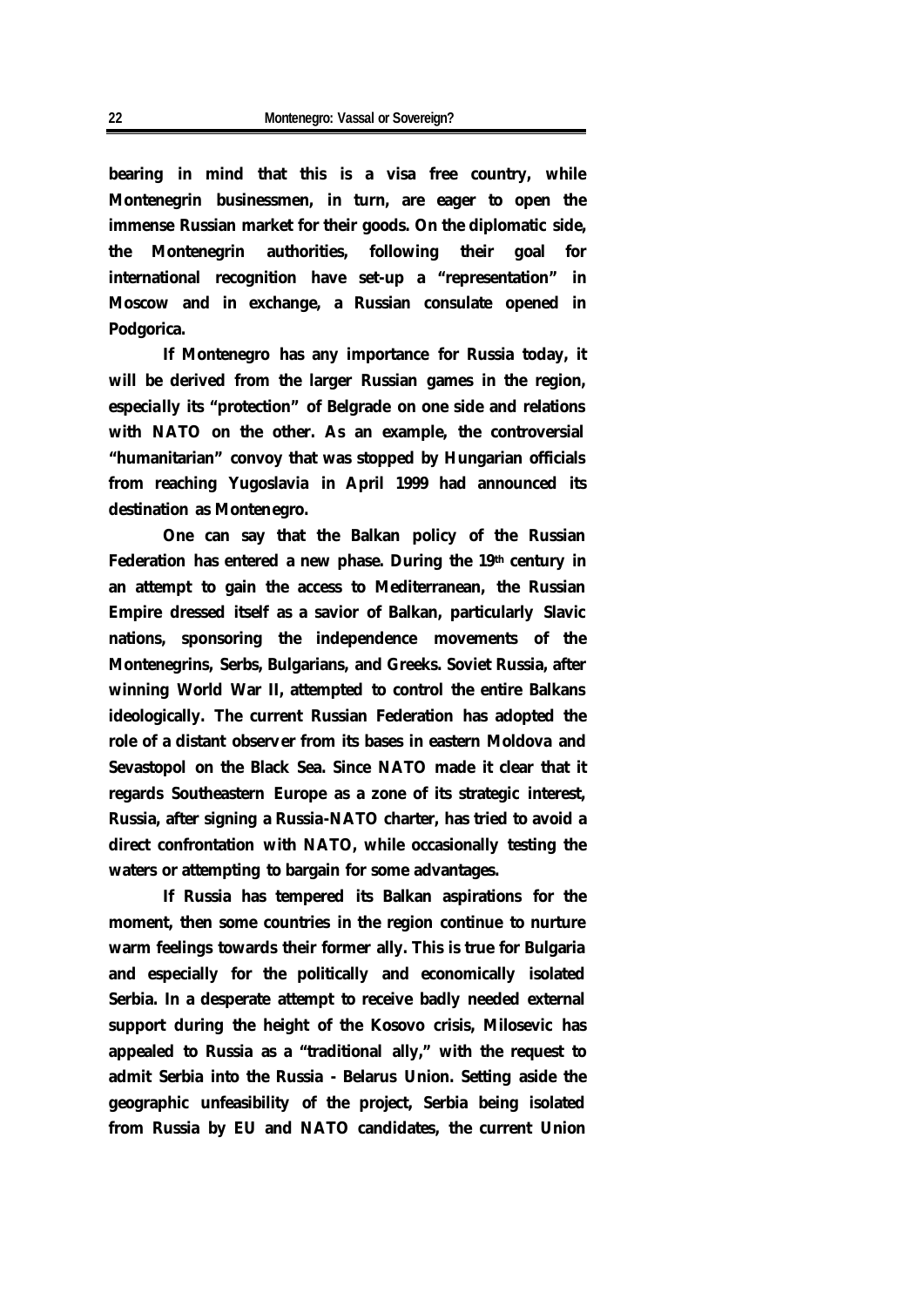

**itself is hardly functioning economically or politically. In Russia an opinion poll has revealed that only 28% of the public favor the Union while 69% are against. <sup>28</sup> It is seen with reservation in Moscow, as an economic burden and a political embarrassment, due primarily to President Lukashenko's notoriously undemocratic rule in Belarus. The rationale of Union survival lies in the geo-strategic realm, namely Moscow's fear of NATO reaching Russian frontiers. Milosevic's appeal generated little support among the Kremlin leadership, thus demonstrating the limited geo-strategic significance of Yugoslavia for Russia today. Instead, Moscow's reaction to the Kosovo crises focused on a diplomatic effort to get a stake in the post-conflict arrangement and on military maneuvering to test the cohesion of NATO forces. At home, anti-NATO campaigns have found fertile ground among Russian nationalists, but debates about the cost of peacekeeping efforts in the former Yugoslavia indicated that other concerns were driving Russian politics. The Yugoslav ambassador to Moscow, Borislav Milosevic, in an interview given to the weekly** *"Vek,"* **acknowledged that the idea of joining the Russia-Belarus Union had been discussed in Belgrade before the bombing, and on March 24, 2000, the Yugoslav parliament requested observer status in the Union. Yet he had to confess that the idea of the Union is opposed by both the Yugoslav opposition and Montenegro. <sup>29</sup> The appeal was followed by Milosevic's petition to the presidents of Russia and Belarus in which he declared that "Yugoslavia is ready to join the Union." Among his arguments were economic complementarity, "multiculturalism," the common Orthodox religion and Islam as the second largest religion in the country. What was this if not a vaguely camouflaged reference to the Russian experience in "deterring Islamic extremism" in Chechnya?**

**Though Yugoslavia as a whole might have supported Milosevic's move to an alliance with Russia, in Montenegro things are seen differently. A recent opinion poll shows that only 16% of ethnic Montenegrins in the republic support adherence to** 

**<sup>28</sup> Moscow News opinion polls, 15-22.04.1999, MN Home Page.**

**<sup>29</sup> SOLOVIEV Vladimir, "Belgrade longing for an Union", Vek weekly, No. 8, March 25-03, 2000.**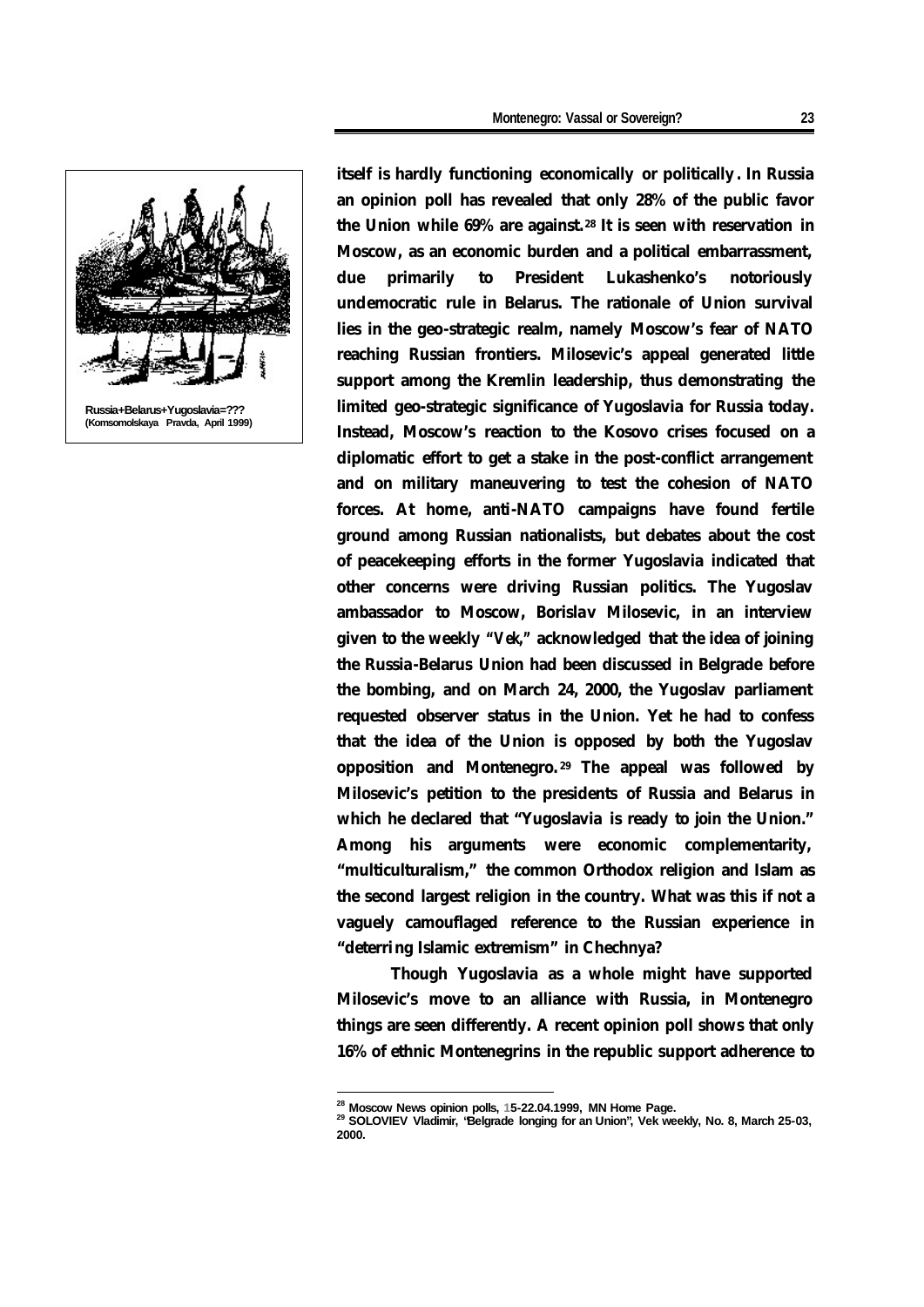**Russia-Belarus Union compared to 53% of ethnic Serbs. The same source indicates that both Serbs (65%) and Montenegrins (87%) support the eventual accession of Montenegro to the European Union.<sup>30</sup>**

**The idea of aligning with Russia is not new in Yugoslavia. Vojslav Sesel, the leader of the Serbian Radical Party, voiced it first back in 1993, but no one took it seriously at that time. It is not surprising, however, that it was resurrected in 1999 under the imminence of NATO bombing. Russia and Yugoslavia have signed an agreement on military cooperation, but it was suspended because of the UN embargo, and Belgrade made a new attempt to involve Russia on its side.**

**In an article published in** *Komsomolskaya Pravda* **on April 14, 1999, the editorialists strike the direct question: "Will a new treaty imply an obligation of military assistance to Yugoslavia? Will this help with solving the conflict? Will this involve the Russian nuclear potential and will Russia be dragged into a Balkan conflict? Do we need a base on the Adriatic?" The authors themselves concluded that "the status of a country not involved in the conflict is more ponderous on the international arena than a suicidal intervention, and therefore Russia should limit itself to peaceful means of intervention." <sup>31</sup>**

**The Russian political scene had an unequal reaction on the Yugoslav initiative. Constantin Zatulin, leader of the "Derzava" movement, said that rather than signing-up for a sure defeat, Russia should increase assistance to Yugoslavia, especially through deliveries of military equipment. Alexei Mitrofanov from the ultra-nationalist LDPR (Zhirinovski's party) argued for accepting Yugoslavia into the Union and bringing the country under the Russian nuclear umbrella, an act that, in his opinion, will guarantee the end of the conflict and resurrect the legendary Russian might. Elena Zazulina from the reformist "Yabloko" block insisted that an Union can be debated only after** 

**<sup>30</sup> "Public Opinion in Crna Gora", CEDEM, Podgorica, April 2000.**

**<sup>31</sup> BARANETZ Victor, TCHIZIKOV Maxim, "Russia+Belarus+Yugoslavia=???",** 

*Komsomolskaya Pravd***a, April 14, 1999.**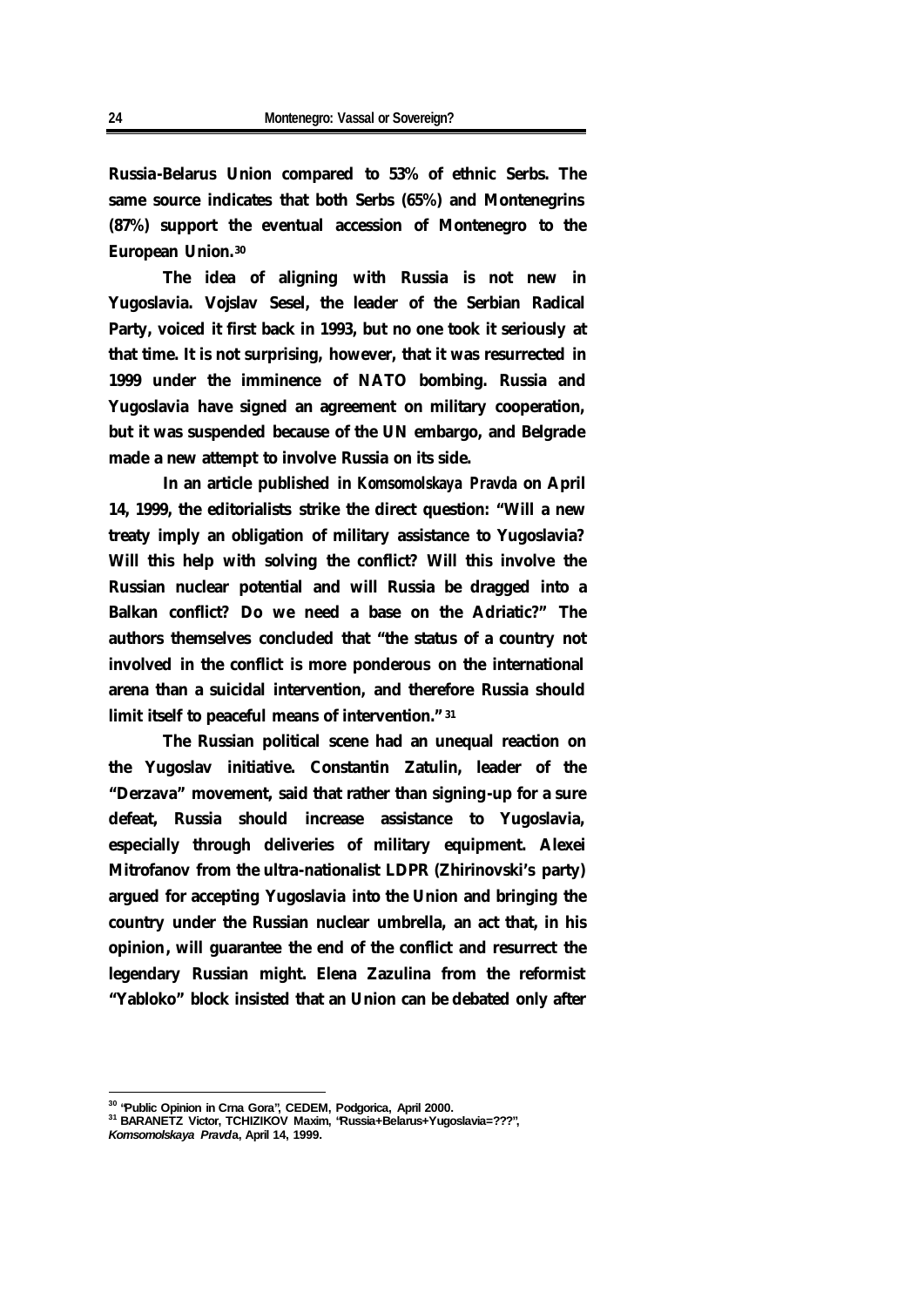**the end of military conflict, and pointed to a referendum as the only legitimate means.<sup>32</sup>**

**Russian hawks trumpeted the issue of military involvement throughout the conflict. In an interview with a popular Russian daily, Sergei Govoruhin, complained that "today no one takes Russia into account" and "NATO freely demonstrated its superiority during the rocket-aerial voyage in Yugoslavia." He urged that the only way to stop the war is by delivering to Yugoslavia modern air-defense systems: "ten mobile C-300 units can fully control the Yugoslav air" and the threat of a direct Russia NATO confrontation is not higher then in Vietnam or Afghanistan. <sup>33</sup>**

**At the beginning of the Kosovo bombing in March 1999, the custom officers of Baku airport in Azerbaidjan impounded the Russian-made transport plane "Ruslan" with 5 jet fighters on board. According to accompanying documents, the cargo was to be transported from Kazakhstan to Slovenia; other sources, however, indicated its actual destination as Belgrade. <sup>34</sup>**

**On April 2, 1999 Russian military leaders made known that they intended to send to the Adriatic an expeditionary Russian fleet composed of 7 vessels: two destroyers, two guard vessels, a transport and an intelligence ship headed by the cruiser "Admiral Golovko."<sup>35</sup> In the end however, only one Russian military ship—the Sevastopol based "Liman," an hydrologist—reached Montenegrin waters some two weeks later.**

**In spite of the calls of the hard-liners and attempts to blackmail NATO, more realistic views have predominated among Russian military and political establishments. The former Russian defense minister, Igor Rodionov, put it this way: "Russia has to give up its Soviet-time ambitions…. It should by no means accept to be dragged into a military conflict with NATO, and should focus on the internal political, economical**  and social problems particularly on avoiding a civil war, and

**<sup>32</sup> "Two questions to politicians",** *Komsomolskaya Pravda***, April 14, 1999.**

**<sup>33</sup> "Two questions to politicians",** *Komsomolskay a Pravda***, April 14, 1999.**

**<sup>34</sup> "Visits",** *Komsomolskaya Pravda***, March 31, 1999.**

**<sup>35</sup> "Will Russian vessels crash with NATO fleet?",** *Komsomolskaya Pravda***, April 2, 1999.**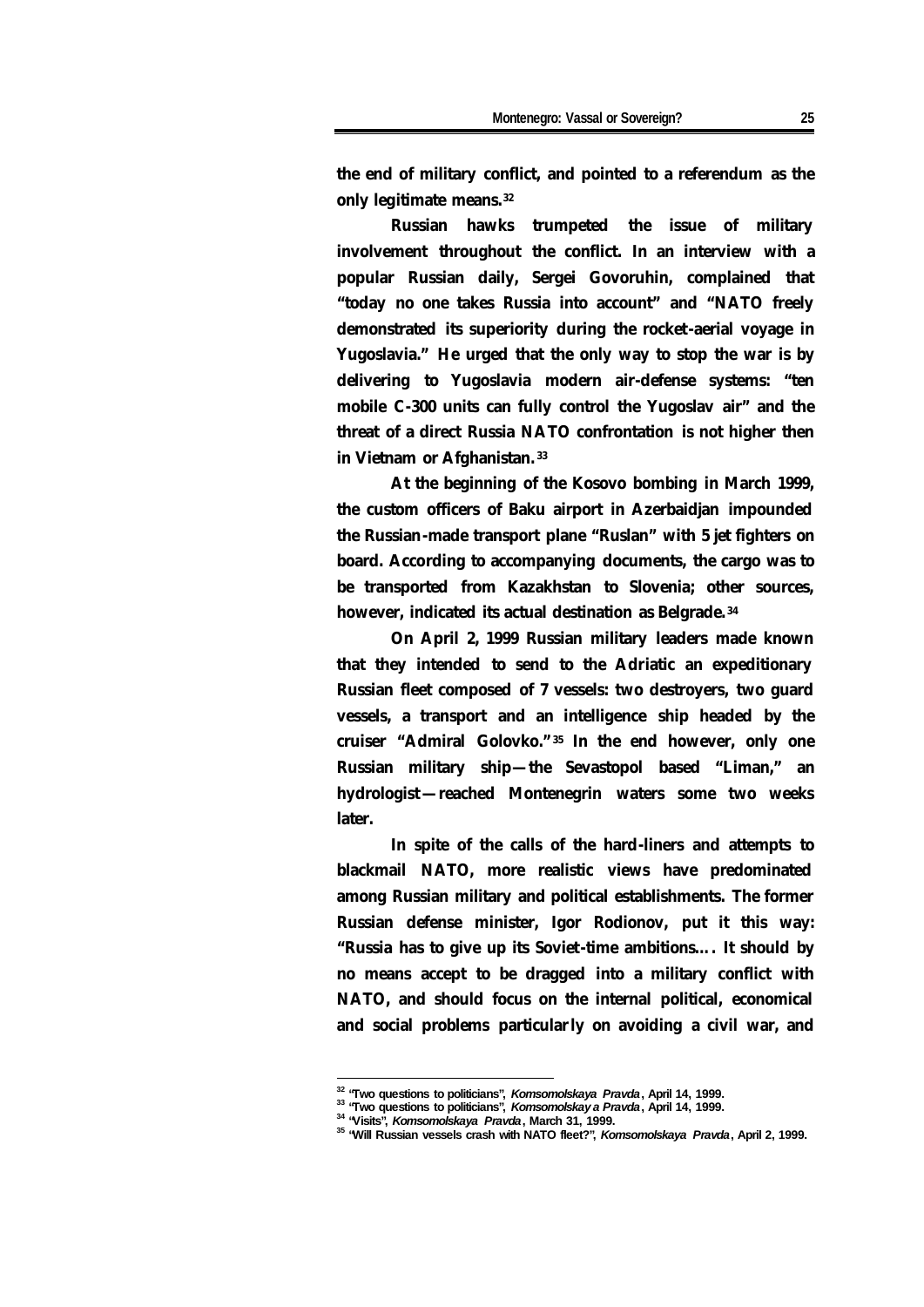**thus escaping NATO "help" to Russia itself on the Yugoslav model."<sup>36</sup>**

**Nonetheless, during the entire Kosovo war, Russia actively supported Yugoslavia with intelligence information. The Russian General Staff was closely following the development of the Yugoslav situation using the land-radars and space-based systems of observation. NATO commanders accused Russia of supplying the General command of the Yugoslav army with intelligence data, accusations that Russia never denounced. Instead the Russian military proudly acknowledged that its suggestions helped Yugoslav army to avoid substantial human losses, especially for the 40,000 strong Serbian army in Kosovo. Other useful advice, claimed by Russian intelligence, was telling the Yugoslavs not to disclose their entire air-defense system with the beginning of air raids; this tactic came as a surprise for NATO planners. <sup>37</sup>**

**Trying to get international leverage and cement the fragmented Russian voters against an external threat on the eve of new presidential elections, the Moscow power holders attacked NATO threatening it with "strong pressure inside Russia for sending volunteers to the conflict, large deliveries of arms and including Yugoslavia in the Russia-Belarus union.<sup>38</sup>**

**However, in spite of an ample anti-NATO campaign, Russian public opinion never favored at large military support for the rump Yugoslavia. If in October 1998, when 44% of Russian respondents in an opinion poll favored the action against 53%, then in April 1999, at the height of NATO strikes, only 36% were in favor, with 61% being against. And even if a larger percentage declared its readiness to go to fight as volunteers in Yugoslavia –67% against 27%–, there has been no confirmation of organized Russian military groups fighting on the Serbian side.<sup>39</sup> Nor could any Russian volunteer face a NATO pilot flying at 30,000 feet.**



**Anti-NATO demonstration in front of the Russian Parliament. April 1999**

**<sup>36</sup> "Two questions to politicians",** *Komsomolskaya Pravda***, April 14, 1999.**

**<sup>37</sup> PROKOPENKO Serghey and BARANETZ Victor, "Information wars",** *Komsomolskaya Pravda***, March 31, 1999.**

**<sup>38</sup> ARBATOV Alexey, "How to untie the Balkan nodes",** *Nezavisimaya Gazeta***, May 7, 1999.**

**<sup>39</sup> Moscow News opinion polls, 1998-1999, MN Home Page.**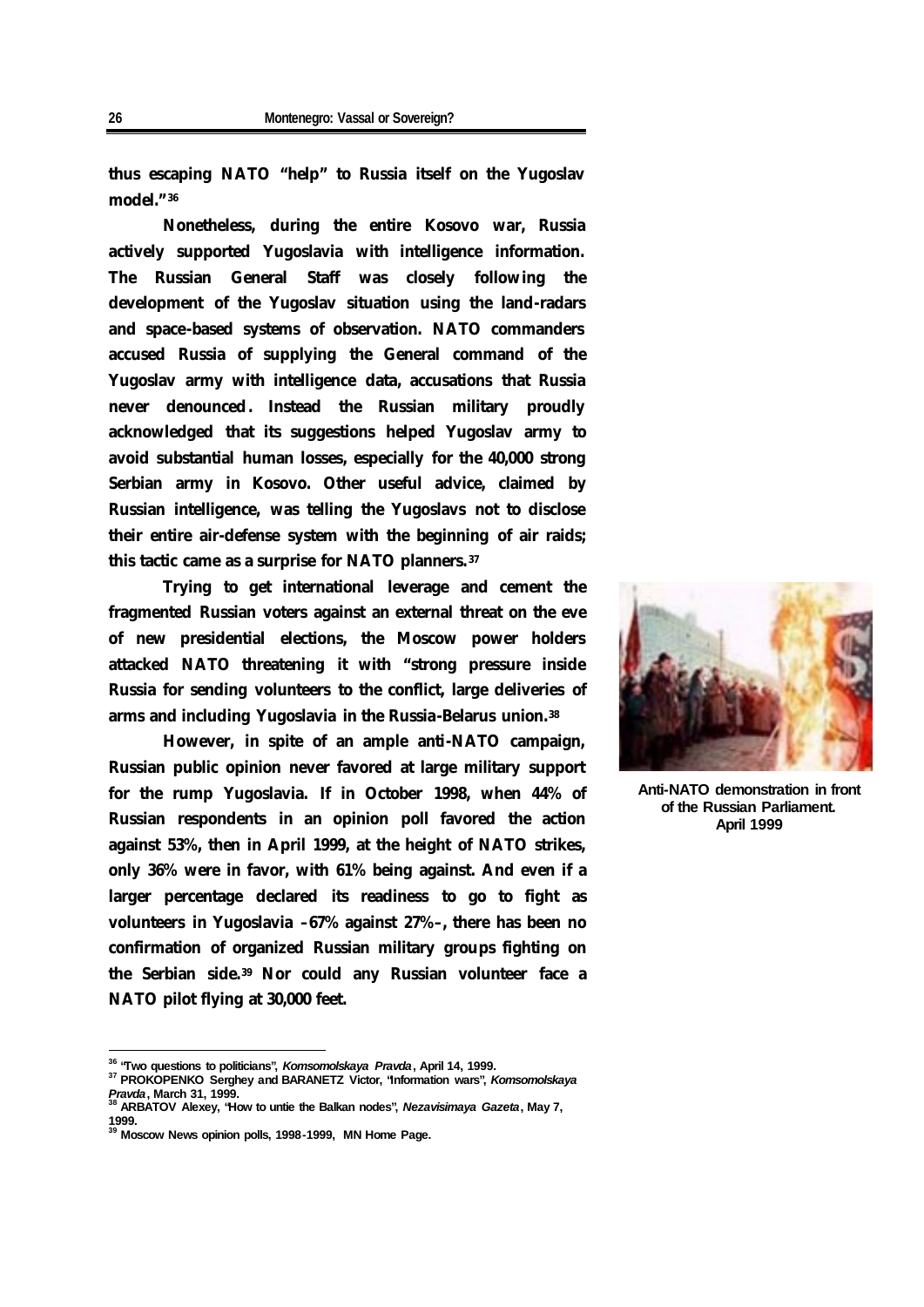**Vasili Axenov, a well known Russian intellectual, portrayed Russia as being in a double-sided situation: "One hand protesting, stretched in a fist, the other begging the West with humiliation." <sup>40</sup> He condemned the ambitions of the Russian leadership and the "wave of hysterical anti-Americanism" and called upon Russia to act as a mediator.**

**There is a long history of mediation in this region and the results of the process are well known. First, upon arriving in Belgrade on March 30, 1999, Russian Prime Minister Yevgeny Primakov, accompanied by Defense Minister Sergheev and Foreign Minister Ivanov, proclaimed his intention to "attempt a political solution … by enabling Yugoslavia to defend its rights on the international scene."<sup>41</sup> Belarus President Lukashenko, in a visit following that of the Russian delegation, voiced his support for the "Primakov's initiative" in a show of solidarity. Over the next two weeks the Russian ambassador in Belgrade, Yuri Kotov, arranged numerous visits by Russian representatives including the President of the Russian Duma, Gennady Seleznyov, the Russian Patriarch Alexi II and others. He also presided over the repatriation of Russian citizens, about one thousand of whom left Yugoslavia during the bombing campaign. <sup>42</sup> On April 22, a new Russian mediator, Victor Chernomyrdin, arrived to the region. Chernomyrdin, a former Prime Minister as well as a special representative of President Yeltsin, proclaimed that his mission was "to convince USA and NATO to stop bombing of Yugoslavia, and the leadership of this country – to soften its position and relaunch the talks".<sup>43</sup>**

**In spite of this energetic campaign, Russian diplomacy has neither succeeded in proposing effective solutions for the crisis nor in securing a firm place for Russia in the post-conflict arrangement. Moscow's diplomats demanded a separate zone of control for Russian peacekeepers, but NATO, fearing a de-facto partition of Kosovo much like the post-World War II partition of** 

**<sup>40</sup> SAPOJNIKOVA Galina "Vasiliy Axenov: I know the recipe for peace",** *Komsomolskaya Pravda***, March 31, 1999.**

**<sup>41</sup> TCHIZIKOV Maxim, "Do not shoot the peace-makers: they play as they can",** 

*Komsomolskaya Pravda***, March 31, 1999.**

**<sup>42</sup> KOTOV Yuri, "Russian Embassy under the Bombs",** *Review of International Affairs***, September 1999.**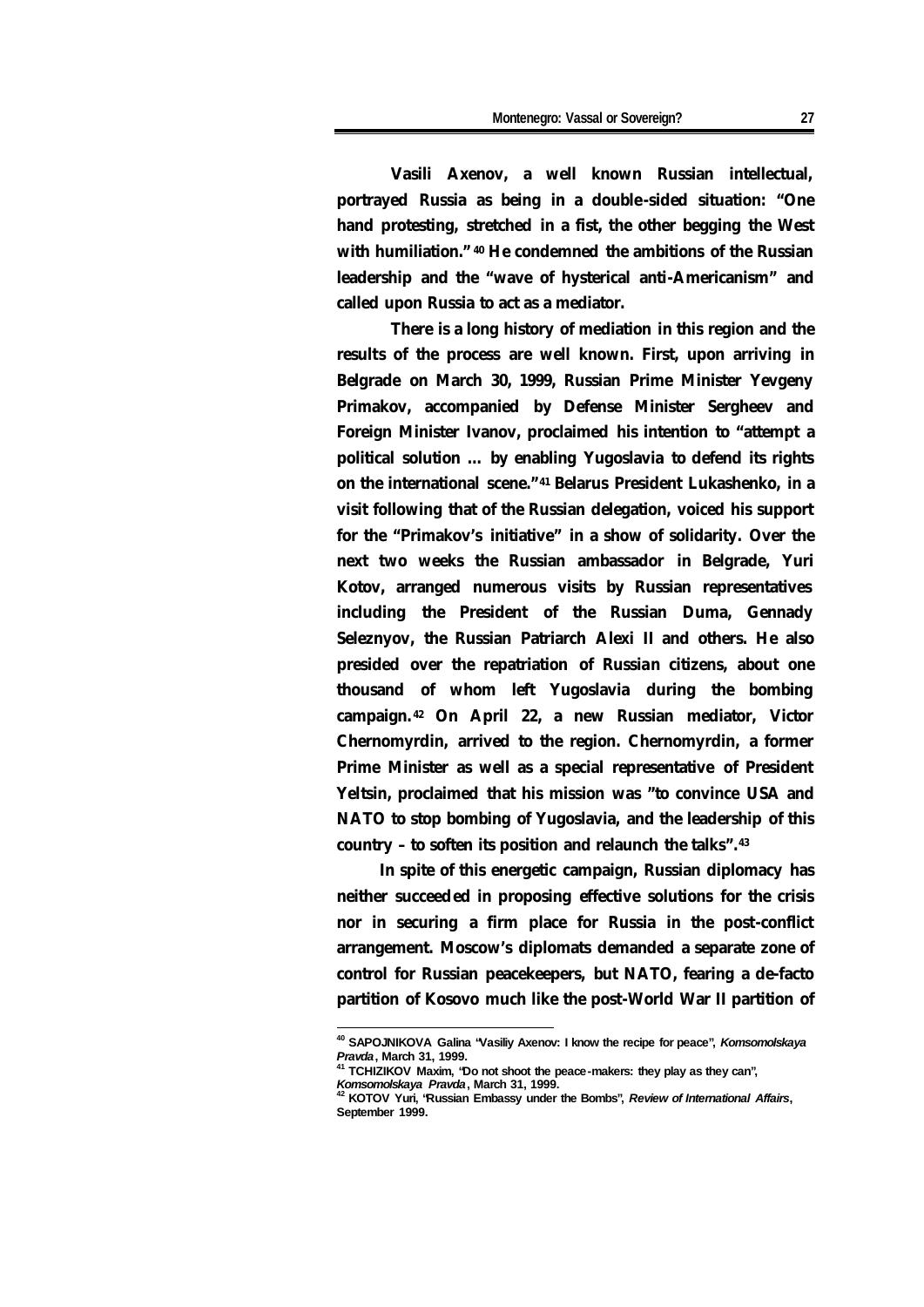**Germany, refused to accept their claim. Feeling its honor at stake, the Russian military command ordered its troops to occupy the Pristina airport several hours before NATO, using a part of its peacekeeping force stationed in Bosnia. This militarypolitical trump was short lived, however, as the Russian contingent in Kosovo was forced to accept a NATO command, as it did in Bosnia.** 

**According to** *"Intellectual Capital",* **this maneuver was planned in the utmost secrecy by the Russian Supreme Commander, President Yeltsin. The NATO generals were not the only ones taken by surprise when the Russians paratroopers arrived. It was only after receiving presidential approval that the Chief of Russian General Staff, Anatoliy Kvashnin, informed his nominal boss, the Russian Defense Minister Sergheev. Neither Prime-Minister Sergheev, nor Chief Intelligence Officer Vladimir Putin knew about the daring plan.<sup>44</sup> Another strategic ploy, use of the Pristina airport for a large deployment of Russian troops, was proven futile when Hungary, Romania, and Bulgaria refused to open their air space to Russian military planes. The Russian reaction, predictably, was negative.** 

**In addition, the Russians faced two real challenges: the lack of trained modern peace-keeping units and the financial costs of peace-keeping. According to Alexandr Golz in "***Intellectual Capital***" "Moscow's plan to control an entire sector in Kosovo required at least 10,000 troops while the maximum that the Army was able to provide was only 3,600 because the rest needed training and equipment that could not be ready in time".<sup>45</sup> The second issue was a financial one. Russia's preference for a United Nations mandate was dictated by financial concerns. The NATO framework obliges each participating country to honor its bill and Russia would have had to dispense no less than \$150 million a year. The Bosnian battalion is already taking half of the 440 million ruble annual** 

**<sup>43</sup> GAMOV Alexandr, "Tchernomyrdin – the heavy artillery in the Balkans",** 

*Komsomolskaya Pravda***, April 14, 1999. <sup>44</sup> GOLTZ Alexander, "Russia beat NATO for one day",** *Intellectual Capital***, No.25, June 23, 1999. <sup>45</sup> GOLTZ Alexander, "Russia beat NATO for one day",** *Intellectual Capital***, No.25, June** 

**<sup>23, 1999.</sup>**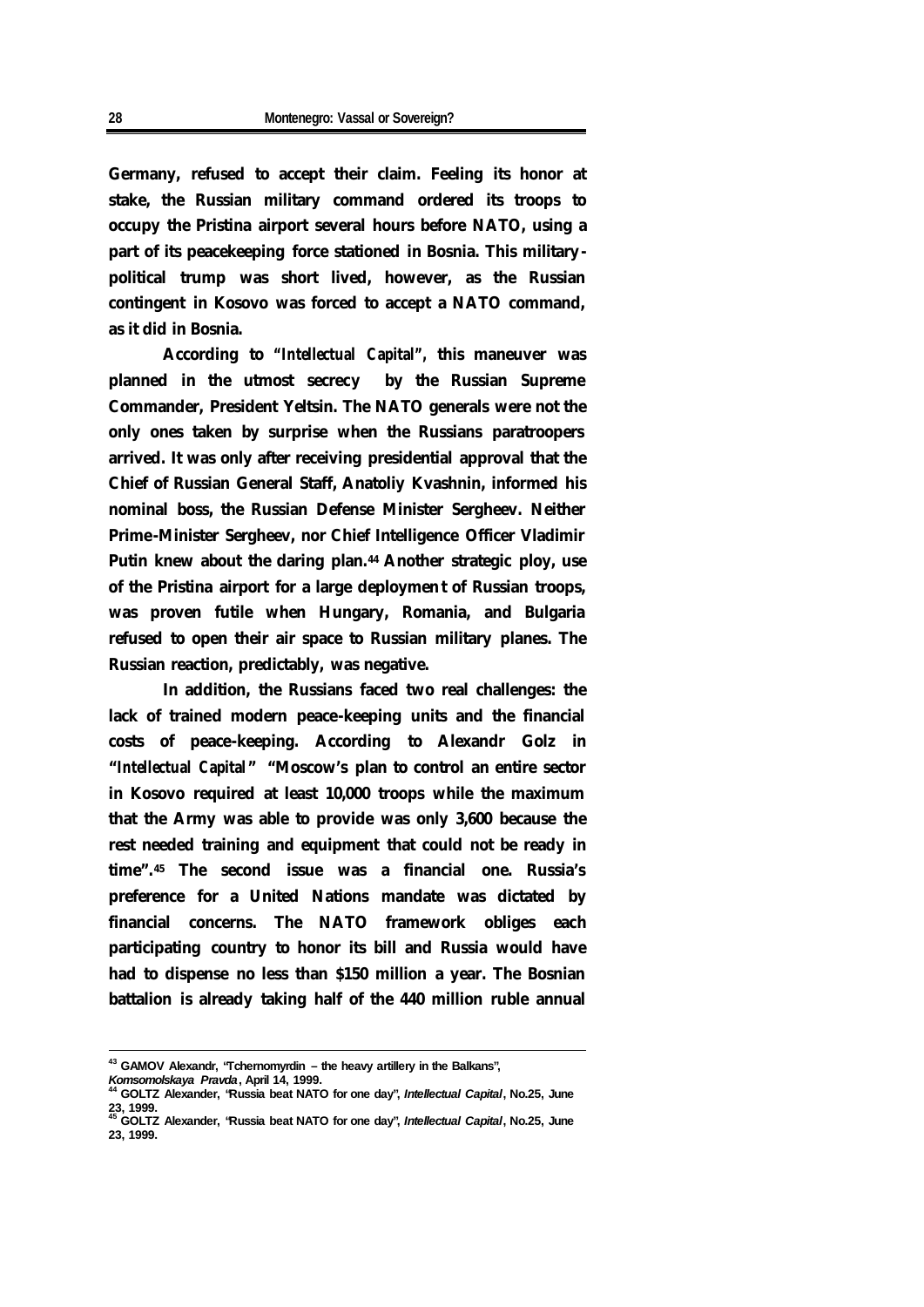**budget for peacekeeping operations as approved by the Russian Duma.**

**During the entire course of the Yugoslav crisis, Russian policy on Balkans was spontaneous, reactive and highly contextual. The major crises, like the ones in Bosnia and Kosovo, brought sudden media, diplomatic, and even military reverberations in Moscow. When these crises were past, the issue was forgotten and new issues and priorities appeared: a new president, a new executive power, and regional reform. However, one should not underestimate the unpredictability of Russian policy and the Russian capacity to offer surprises such as the one in Kosovo. According to Margaret Blunden of the University of Westminster, "NATO's avoidance of the UN Security Council was a test of Russian strength, showing that there is little Russia can do in the Balkans. Russians, who opposed bombing watched it and were completely powerless and inactive. However, such blatant disregard of a former superpower may and will backfire, as in the case of Chechnya". <sup>46</sup>**

**By examining Russian behavior in previous Yugoslav conflicts one may first predict possible Russian reactions in the event of a greater Montenegrin crises and, second, formulate a policy that will prevent Russia from working against the interests of the international community. Generally, the Balkan region, including Yugoslavia, is not a high priority for the Russian Federation. Therefore, one may conclude that Russia will neither support the Montenegrin independence movement nor do much to save the remnants of the Yugoslav Federation. The most Russia can do is to offer a dethroned Milosevic political asylum and use him as a symbol of resistance to NATO expansion. Yet, as a signatory of International Human Rights conventions, Russia will find it embarrassing to hide a convicted war criminal.** 

**For the time being, Russia will continue to supply Milosevic with military intelligence but there is little chance that he will provide Serbia with the latest weapon systems. However, in a case of a protracted civil war, Russian volunteers, armed** 

**<sup>46</sup> Interview, Perast, Montenegro, July 1, 2000.**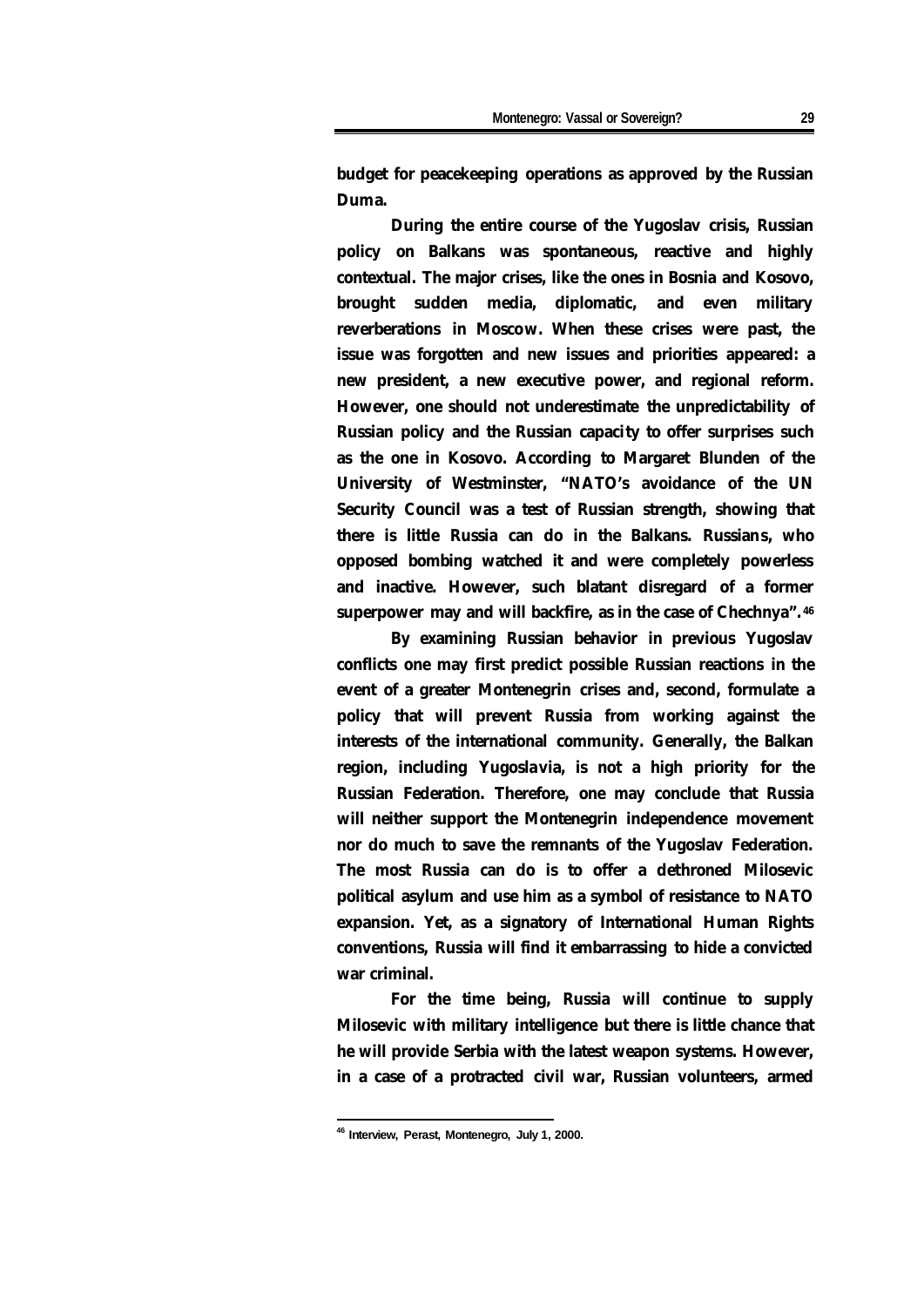**with light Russian military equipment, might enter Montenegrin territory. Their role would likely mirror that of the several hundred Russian volunteers who journeyed to Serbia during the NATO bombing campaign in 1999.**

**Should NATO forces threaten a new attack on Serbia, Russia would probably resume its diplomatic efforts to prevent military intervention while also offering its services as a mediator in the conflict. If intervention takes place, Russia would undoubtedly demand a zone of control and, if refused, it might once again use the Pristina airport as a landing zone. In Montenegro Russia could rely on popular support of the large pro-Serbian community.**

**One question that remains unanswered is how enduring is Moscow's support for Milosevic. A parallel between Russia and Yugoslavia reveals a large degree of commonalties but there are also fundamental differences. Both were multinational federations that disintegrated after the end of the era of Cold War confrontation. Both were headed by former aparatchiks who governed in an authoritarian manner. Both attempted to preserve an influence over the former satellites through military means. However, while nuclear Russia has encountered little opposition in asserting itself, the much weaker Yugoslavia has stumbled into a suicidal confrontation with the West. While Yeltsin and Milosevic spoke the same basic language and thus cemented their alliance during the last decade, Putin, who sees himself as a modernizer, might decide to use a different vocabulary. Hoping for a new language of political discourse, a delegation of Serbian opposition forces went to Moscow to demand an end to Russia's unconditional backing of the Milosovic regime. <sup>47</sup> Eventually, Russia will have to abandon its support for the authoritarian Balkan regime and look for new allies in a post-Cold War Southeastern Europe. Given the long history of mutual éntente, Montenegro might well become one of Russia's new partners.** 

**At the July 2000, G-8 summit in Okinawa, Russian President Putin and US President Clinton reportedly discussed** 

**<sup>47</sup> CNN report, May 26, 2000**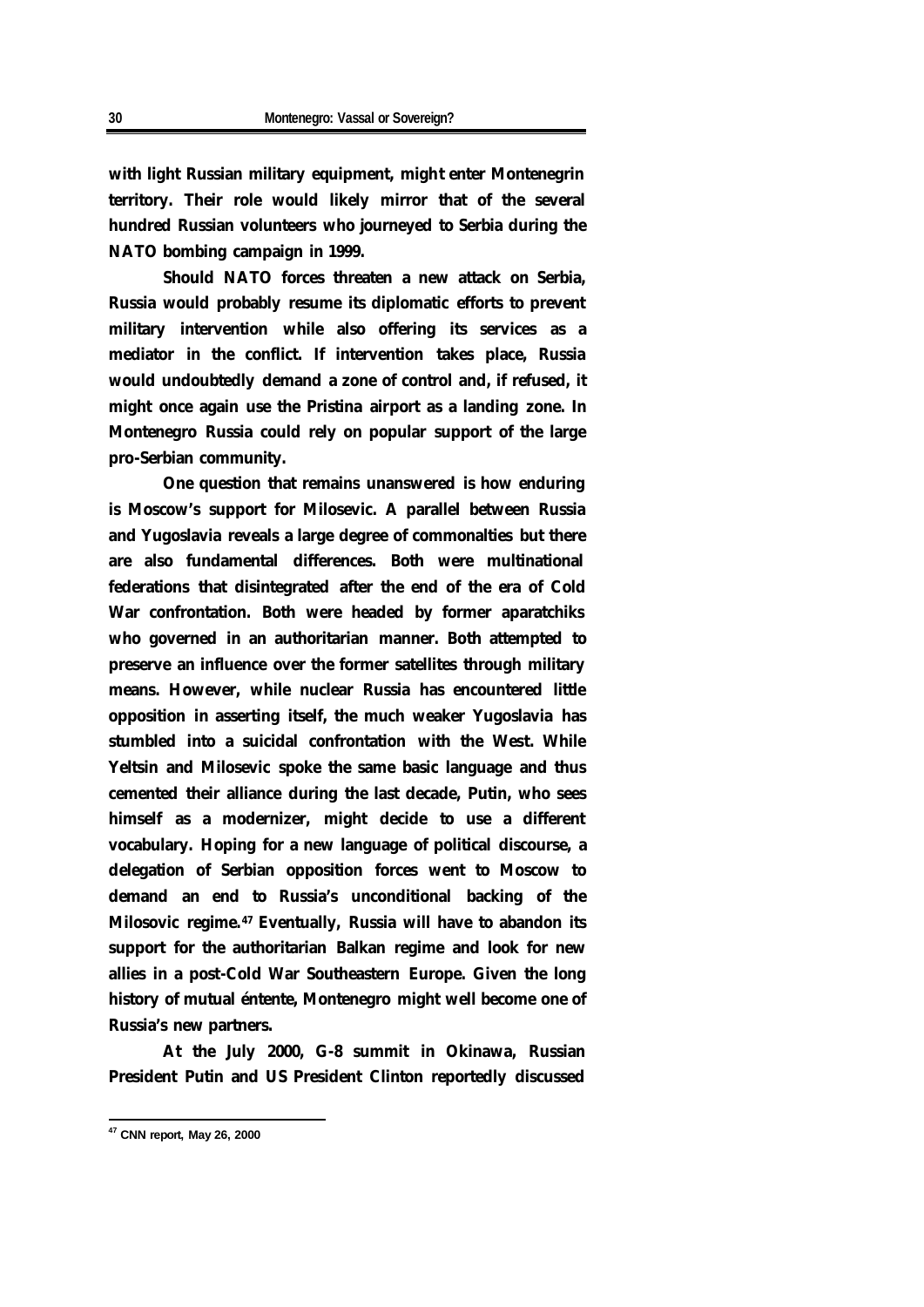**Montenegro and this most recent Balkan crisis. They stressed "the importance of democratic government in Montenegro and its President Djukanovic". <sup>48</sup> Many political observers in Eastern Europe—from Montenegro to Moldova—have seen in that a promise of a decline in the long-standing unconditional Russian support for Milosevic.** 

**<sup>48</sup> "Clinton and Putin discussed Milosevic's attempts to destabilize Crna Gora",** *Pobjeda, Podgorica* **, July 20, 2000.**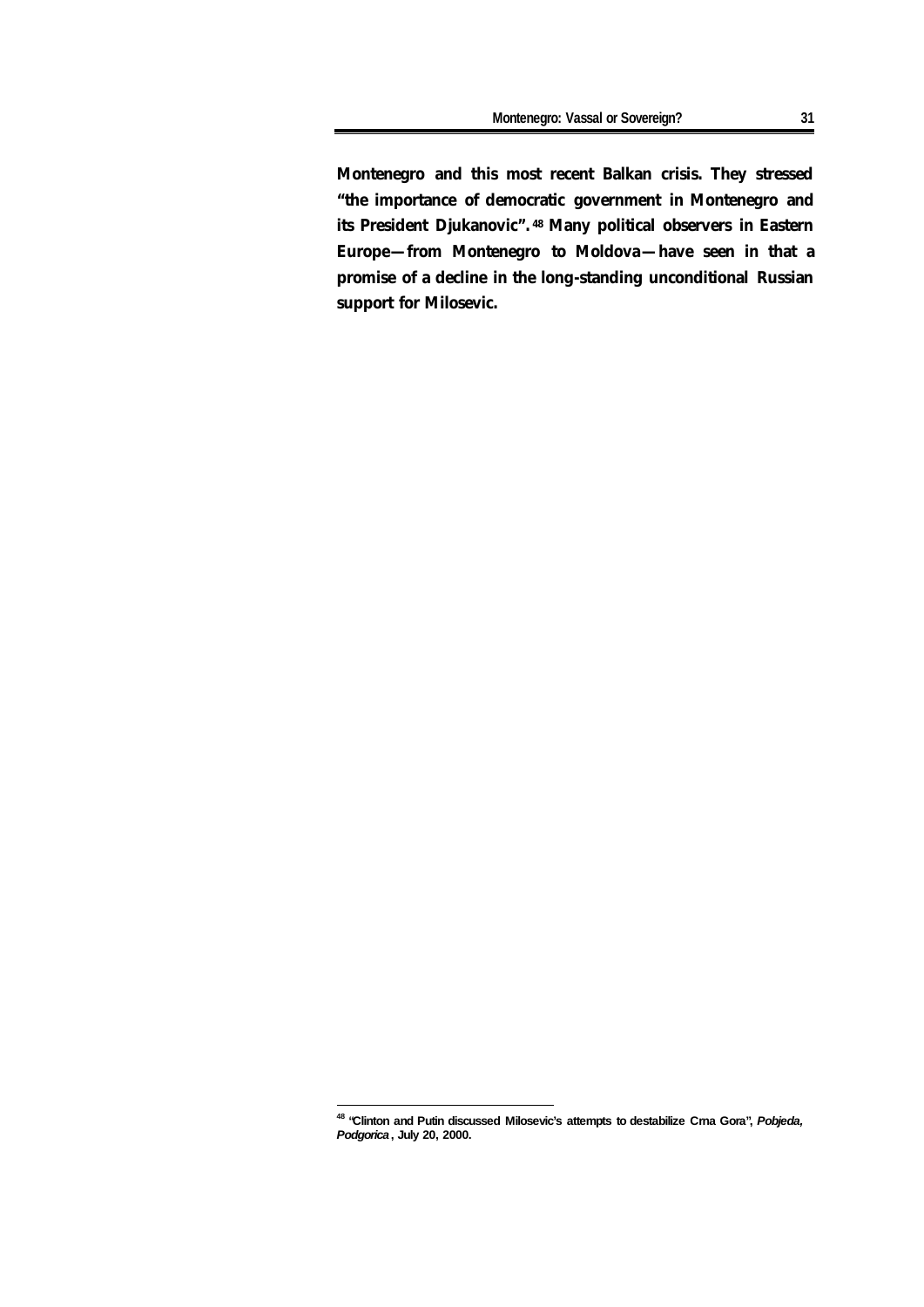# **MULTILATERAL IMPLICATIONS OF MONTENEGRIN INDEPENDENCE**

**unilateral declaration of independence by Montenegro will bring civil war": this is said by everyone in the Balkans. Milosevic would be happy to open a new offensive to extend his "legitimization" as the defender of the Yugoslavian motherland in defiance of "American imperialism". Many Montenegrins who do not want independence, pledging allegiance to Greater Serbia, will support him. The community of Serbian refugees from Kosovo and Bosnia, some 32,000-strong in Montenegro, will also oppose secession. Finally, most East Europeans simply do not believe that anyone can defeat the Yugoslav army, always loyal to Milosevic, on the ground in the Balkans. "A**

**Montenegrins, though renowned as tough fighters, have never taken up arms against the Serbs. In numerous conversations, they made this point to Octavian Sofransky during his visit to the region. "Going ahead with the referendum on independence for Montenegro would risk radicalizing a population still peacefully divided over the issue, and would offer maximum provocation to Belgrade, which retains a powerful military presence in Montenegro". <sup>49</sup> An armed struggle would highlight the status of hundreds of thousands of Montenegrins living in Serbia. Unlike Kosovo, where Albanians had a large majority, which increased after the Serbs fled, or Bosnia-Herzegovina, where Serbs have obtained a territorial autonomy, Montenegro has no other division, than political, between the nationalist Greens and unionist Whites.** 

**During his visit to Montenegro in July, Sofransky observed that there is a very complex mosaic of allegiances, a multi-layered political process, and a grotesque historical** 

**<sup>49</sup> "Montenegro: In the Shadow of the Volcano", March 21, 2000, International Crisis Group Home Page.**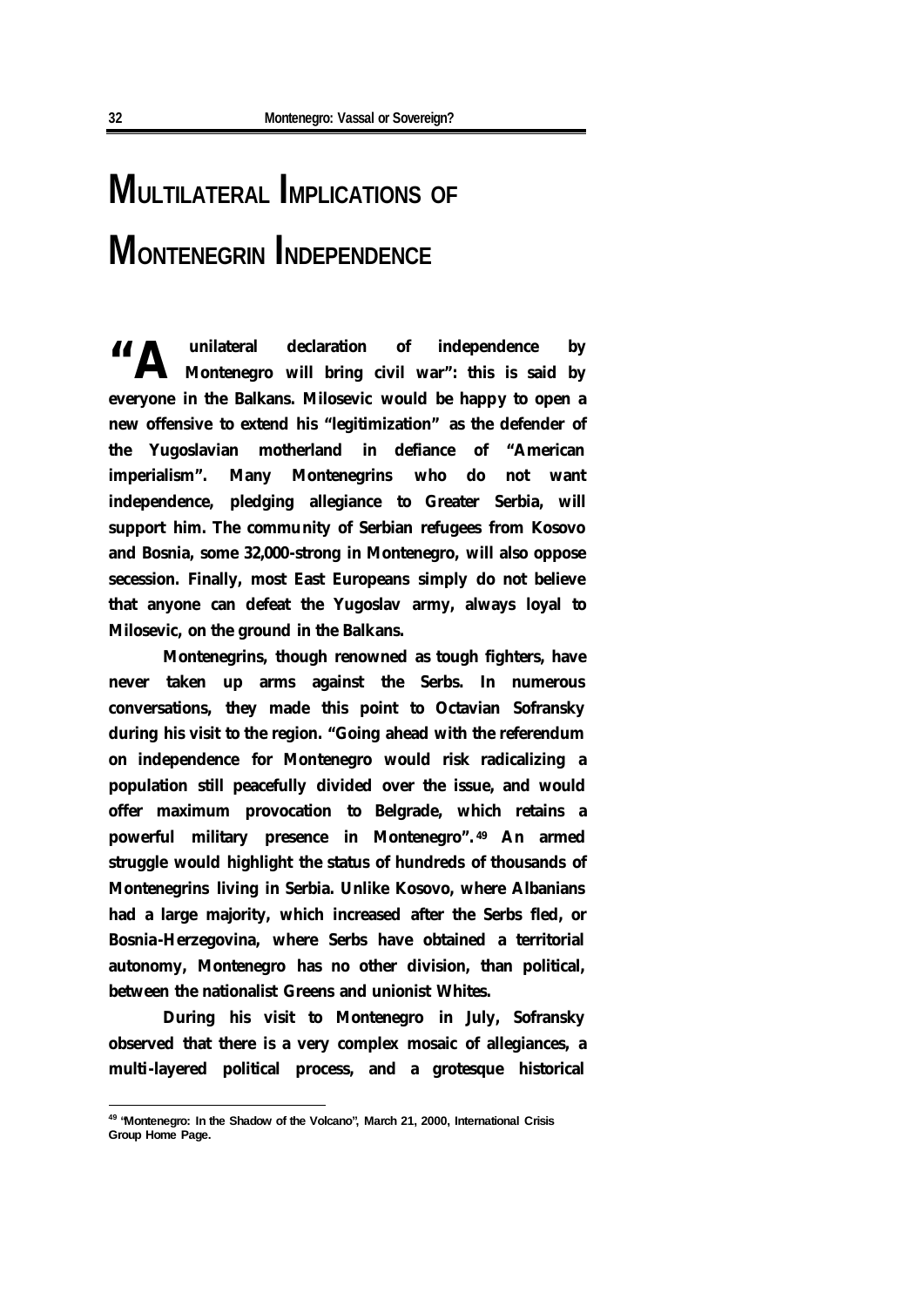**HUNGARY** ROMANIA CROATIA BOSNIA<br>HERZEGOVINA MACEDONIA ALBANIA miel

**MIEL, The Straights Time, Singapore**

**heritage that render the apparent Green and White palette extremely nuanced. Indeed, Montenegrin society seems to be made up of opposites: there are two parallel currencies—the Yugoslav Dinar and the German mark; two churches—the Serbian Patriarchate and the Montenegrin one, even two capitals—the capital city Cetinje and the main city Podgorica. Some people claim they speak Serbian, some affirm that they speak Montengrin, some use the Latin, some the Cyrilic alphabet. Almost half want an independent Montenegro while the other half prefers a common state with the Serbians. However, there is no one clear boundary within the Montenegrin society, since these predilections overlap and extend well beyond Montenegro into neighboring Serbia where the business class uses the Latin alphabet and the German mark as well. Montenegrins have conformed to duality and prefer to live with it rather taking one final decision.**

**A negotiated settlement, leading to a non-violent independence for Montenegro implies an agreement from Belgrade. Prospects for this look grim, however, as long as this independence is perceived in Belgrade mainly as an anti-Serbian and anti-Milosevic conspiracy of the West. Since the political and economic pressure applied on Belgrade did not function before, in case of non-Serbian territories like Bosnia or Kosovo, it is even less probable than they might function today in Montenegro—"a symbol of Serbian civilization." However, by now Montenegro and Serbia are already in de facto confederational relations and are learning to accept a parallel existence. What could not be done during the violent collapse of Yugoslavia, namely a "velvet divorce," might be the ultimate result.**

**A quick multinational intervention is the third way to attain independence. Obviously the only party who can provide security guarantees for an independent Montenegro is NATO. A military campaign, provoked by Milosevic's brutal interference in Montenegro's affairs, would require a massive presence of ground troops to deter guerrilla fighters. NATO countries, however, might find it difficult to attract domestic support both for a ground intervention, as for a new aerial strike on Serbia,**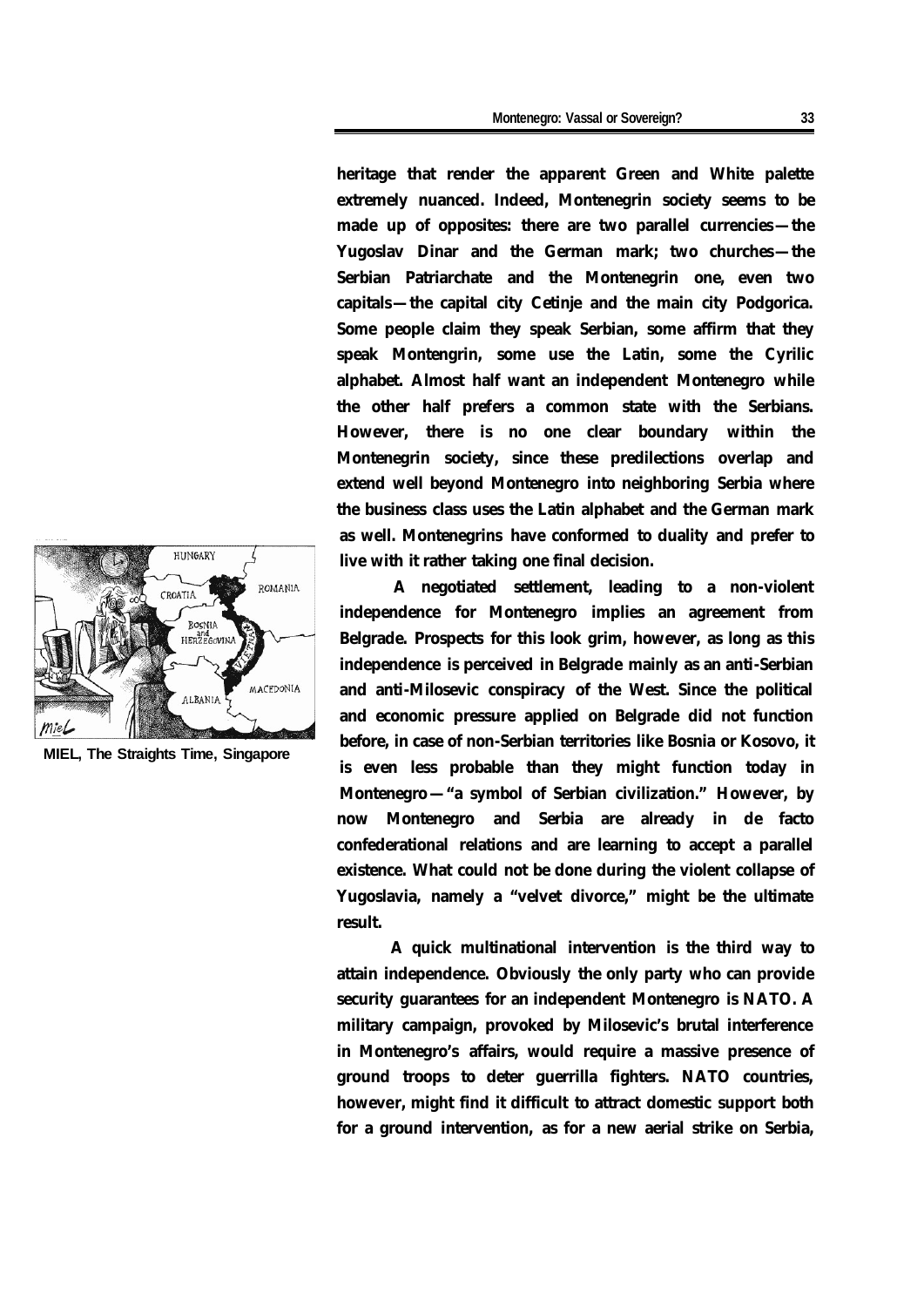**since Milosevic's interference in Montenegro could be portrayed neither as ethnic cleansing nor as genocide. Even if a NATO led force should be deployed in the independence -minded republic, how much time would be needed until the peacekeepers could leave?**

**Ultimately, the issue of the partition of Montenegro can be resurrected. The northern districts of the country are traditionally pro-Serbian. Moreover, several parts of today's Montenegro, such as the bay of Kotor in the south and part of Sandjak in the north, were granted to the republic by Tito and were never part of Montenegro before.** 

**The status of an independent Montenegro and its political system is another unanswered question. Montenegro is a multinational country, less than two-thirds of its population describes itself as Montenegrin. One can envision the Macedonian scenario, with the development of a Montenegrin civic identity that would be embraced by other ethnic groups. It will take many decades, however, for a Serb to call himself a Montenegrin.**

**Today, the symbols of Montenegrin statehood are the omnipresent policemen in blue uniforms and the famous urban complex Vector of Podgorica: built by private money it hosts several ministries as well as apartments for government employees. A retired Montenegrin minister spoke about the need for more uplifting national symbols and admitted that the local political establishment, once deprived of the figure of a defiant Milosevic, resembles an oligarchic regime with no rationale for its existence. No one, he maintained, knows who would assume prominence in and take the role of an opposition in an independent Montenegro. Promoting democracy within Montenegro should be a central objective whether done in concert with a drive for independence or acceptance of its status as part of the Federation. As things stand today, the elements of democratic politics are absent.**

**The next issue in contemplating the future of Montenegro is economic reconstruction. The inclusion of Montenegro into the Stability Pact framework will provide for critical investment into infrastructure but a long-term strategy requires foreign**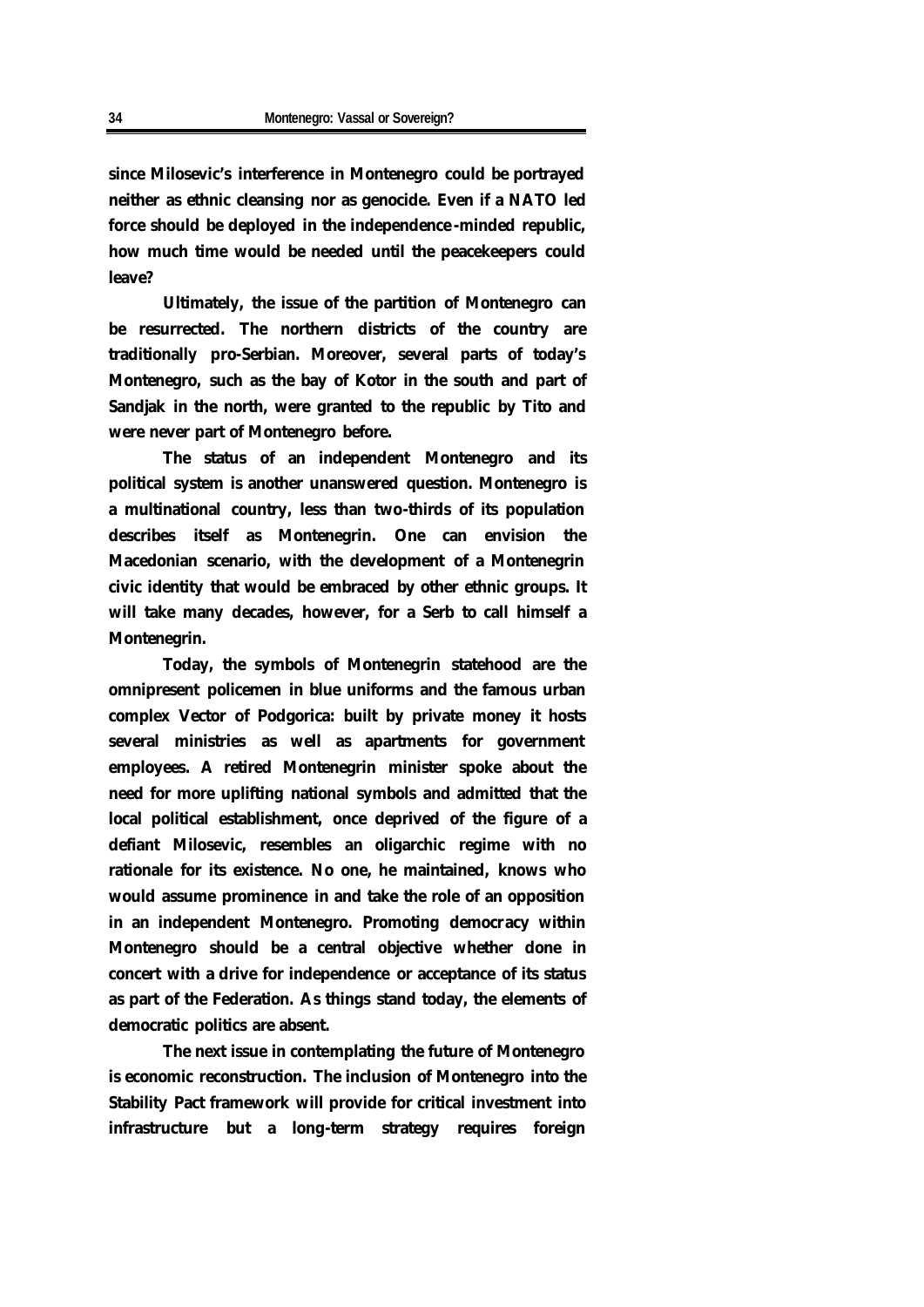**investment and prospects for EU membership. A fervent supporter of Montenegrin independence told Sofransky that "once we get independence we should immediately join the United States." What he meant, however, was that an independent Montenegro will have to rely on US security and economic support and was unable to function as a genuinely independent nation.** 

**After spending three weeks in Montenegro, talking to academics, students and politicians, Sofransky's impression is that the country is indeed ready for self-governance, has a certain identity, political institutions and an economic system enabling it to function parallel to Yugoslavia. However, Montenegrin society would be devastated by a sudden break. It is not ready to openly confront the Milosevic regime nor to cope with internal tensions. The pragmatists in Montenegro have adopted the gradualist strategy towards greater sovereignty and this approach seems to work in this Mediterranean culture.**

**Today many see Montenegro as the key for Balkan peace. Relieved of its Yugoslav appendix, Serbia might finally focus inward on the pressing economic problems and opt for democratization and cooperation with the international community. However, it might also be that Montenegro is a trigger for a new protracted civil war, a new Vietnam, which will immerse the future of Balkan people in uncertainty. The Montenegrins, however, do not think in purely strategic terms but tend to focus on a much more important, if disruptive, concept: their honor. With that as the focus for so many, the prospects for peace in the Balkans will remain clouded in the uncertainty of a potentially violent post-communist nationalism.**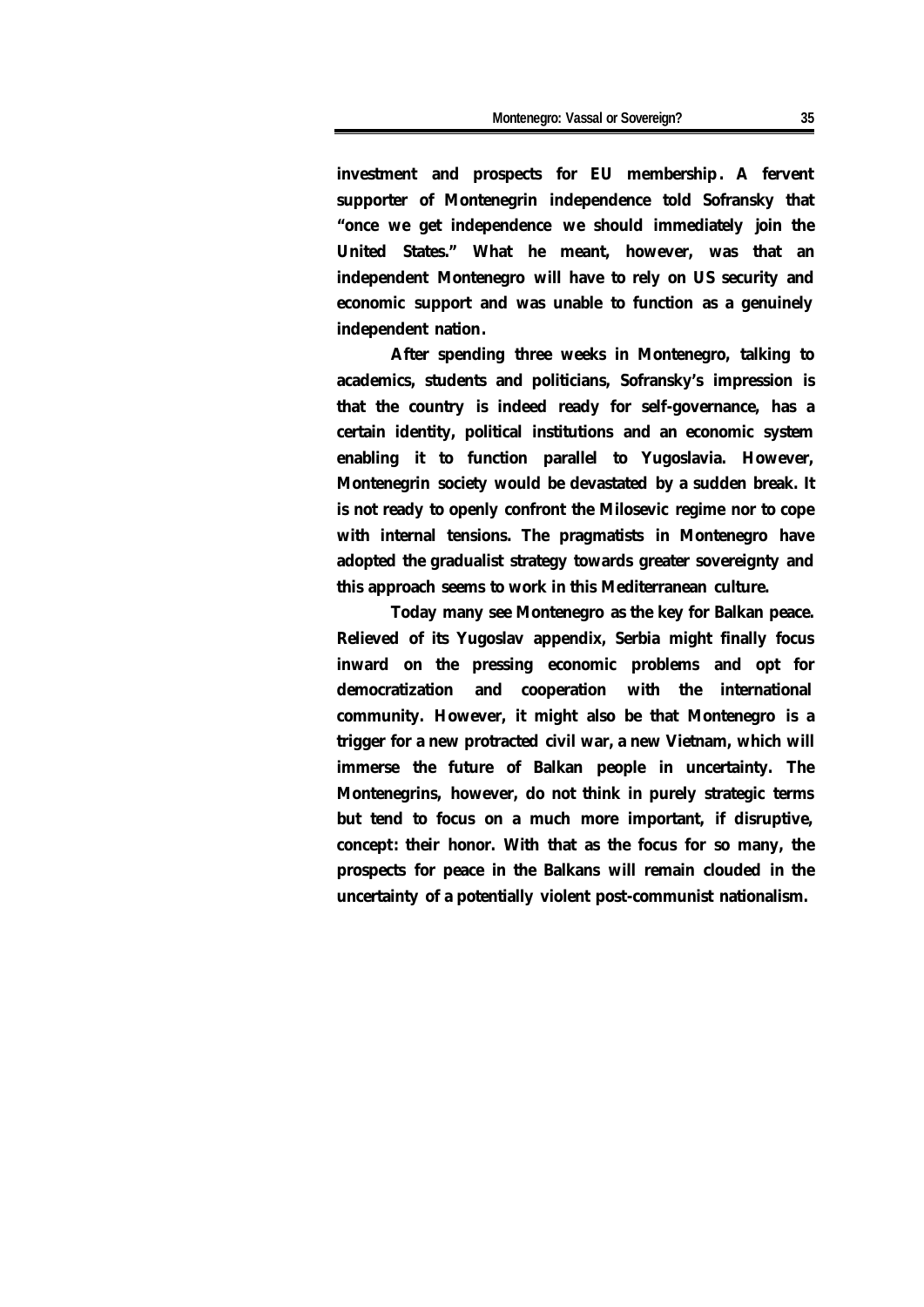## **REFERENCES**

**Montenegro.com: [http://www.montenegro.com/news](http://www.montenegro.com/news-) update/en/arc1.html The Montenegrin Association of America: [http://www.montenegro.](http://www.montenegro.org) org/ International Crisis group: <http://www.crisisweb.org> / CIA: <http://www.odci.gov/cia/publications/factbook/sr.html> Wek weekly: <http://www.wek.ru> / Komsomolskaya Pravda: [http://www.kp.ru/index](http://www.kp.ru/index-win.html) -win.html Moscow News: <http://www.mn.ru>/**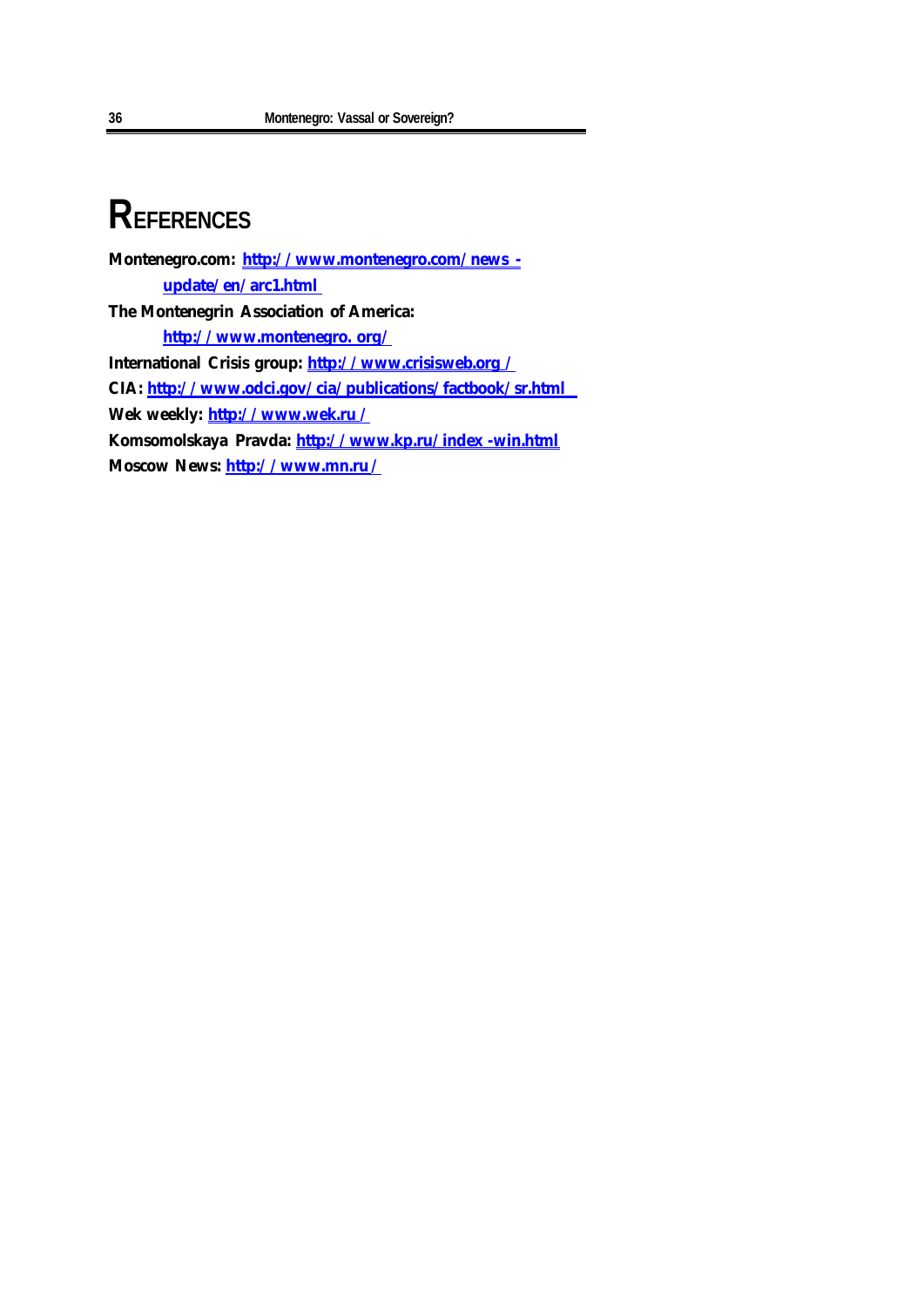

### **ABOUT THE AUTHORS**

**Octavian Sofransky is a political scientist, chairman of the European Center in Moldova (ECM). A graduate of Moldovan Technical University, he has a Master in European Studies (College of Europe, Warsaw) and a Master in Peace and Development Studies (Castellon, Spain). Publications include two books:"Republic of Moldova: Geopolitical Capital" and "Dillemas of the Moldovan Nation-State" as well as a number of articles in Moldovan and international media focused on geopolitics, economies of transition, political culture and human rights. In 1994-1995 he worked as a manager of an independent newspaper The Generation and designed the first working plan for the Independent Journalism Center in Moldova. In 1997-1998 he took part in the UNDP/WB sponsored project "Strategy for development" and has provided consultancy for Moldovan Parliament and Ministery of Foreign Affairs. Last summer he tought the course "Geopolitics and co-operation in Southeastern Europe" at the summer school "New Europe" organized by ECM. Currently he is an active member of the Anciens des Collège d'Europe and Peacemasters99 alumnae networks as well as the TRANSFUSE group for the future of Southeastern Europe, initiated by the Aspen Institute Berlin.**



**Stephen R. Bowers is a Professor of Political Science at James Madison University and is the Director of the Center for Security and Science. He is a graduate of the University of Tennessee and has worked as a specialist on East European affairs for the U. S. Army. In 1986 he was a student at the US Department of State's Foreign Service Institute. Dr. Bowers is the author of Ethnic Politics in Eastern Europe, a monograph published by the Research Institute for the Study of Conflict and Terrorism in London as well as numerous papers dealing with Eastern Europe and the former USSR. In addition to this, he was a member of the faculty of the Special Warfare Center at Fort Bragg, N.C., where he was responsible for issues in low intensity conflict.**